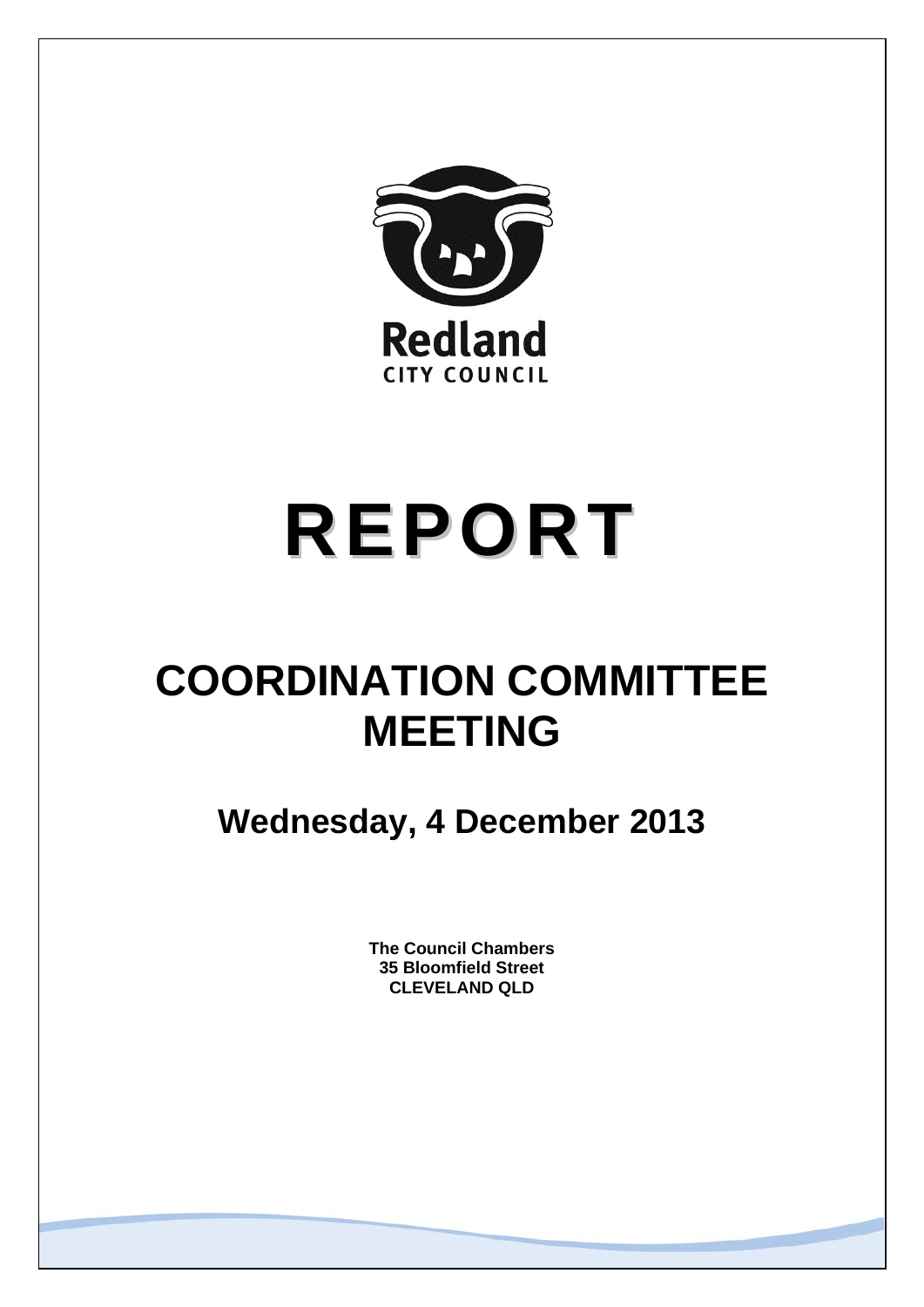### **Table of Contents**

| <b>Item</b>  |                                                                                                                                                   |       | <b>Subject</b>                                                                                 | Page No |
|--------------|---------------------------------------------------------------------------------------------------------------------------------------------------|-------|------------------------------------------------------------------------------------------------|---------|
|              |                                                                                                                                                   |       |                                                                                                |         |
| $\mathbf 1$  |                                                                                                                                                   |       |                                                                                                |         |
| $\mathbf{2}$ |                                                                                                                                                   |       | RECORD OF ATTENDANCE AND LEAVE OF ABSENCE 1                                                    |         |
| 3            |                                                                                                                                                   |       | DECLARATION OF MATERIAL PERSONAL INTEREST OR                                                   |         |
| 4            |                                                                                                                                                   |       |                                                                                                |         |
| 5            | PORTFOLIO 2 (MAYOR KAREN WILLIAMS) (SUPPORTED BY<br>DEPUTY MAYOR CR BEARD) ECONOMIC DEVELOPMENT,<br>GOVERNANCE, SERVICE DELIVERY, REGULATIONS AND |       |                                                                                                |         |
|              | 5.1                                                                                                                                               |       |                                                                                                |         |
|              |                                                                                                                                                   |       |                                                                                                |         |
| 6            |                                                                                                                                                   |       | PORTFOLIO 7 (CR JULIE TALTY) PLANNING & DEVELOPMENT  6                                         |         |
|              | 6.1                                                                                                                                               |       |                                                                                                |         |
|              |                                                                                                                                                   | 6.1.1 |                                                                                                |         |
|              |                                                                                                                                                   | 6.1.2 | DECISIONS MADE UNDER DELEGATED AUTHORITY FOR<br>CATEGORY 1, 2 AND 3 DEVELOPMENT APPLICATIONS14 |         |
|              |                                                                                                                                                   |       | 6.1.3 APPEALS LIST - CURRENT AS AT 13 NOVEMBER 2013  16                                        |         |
| 7            |                                                                                                                                                   |       | PORTFOLIO 10 (CR PAUL BISHOP) ARTS, CULTURE AND                                                |         |
|              | 7.1                                                                                                                                               |       |                                                                                                |         |
|              |                                                                                                                                                   | 7.1.1 |                                                                                                |         |
| 8            |                                                                                                                                                   |       |                                                                                                |         |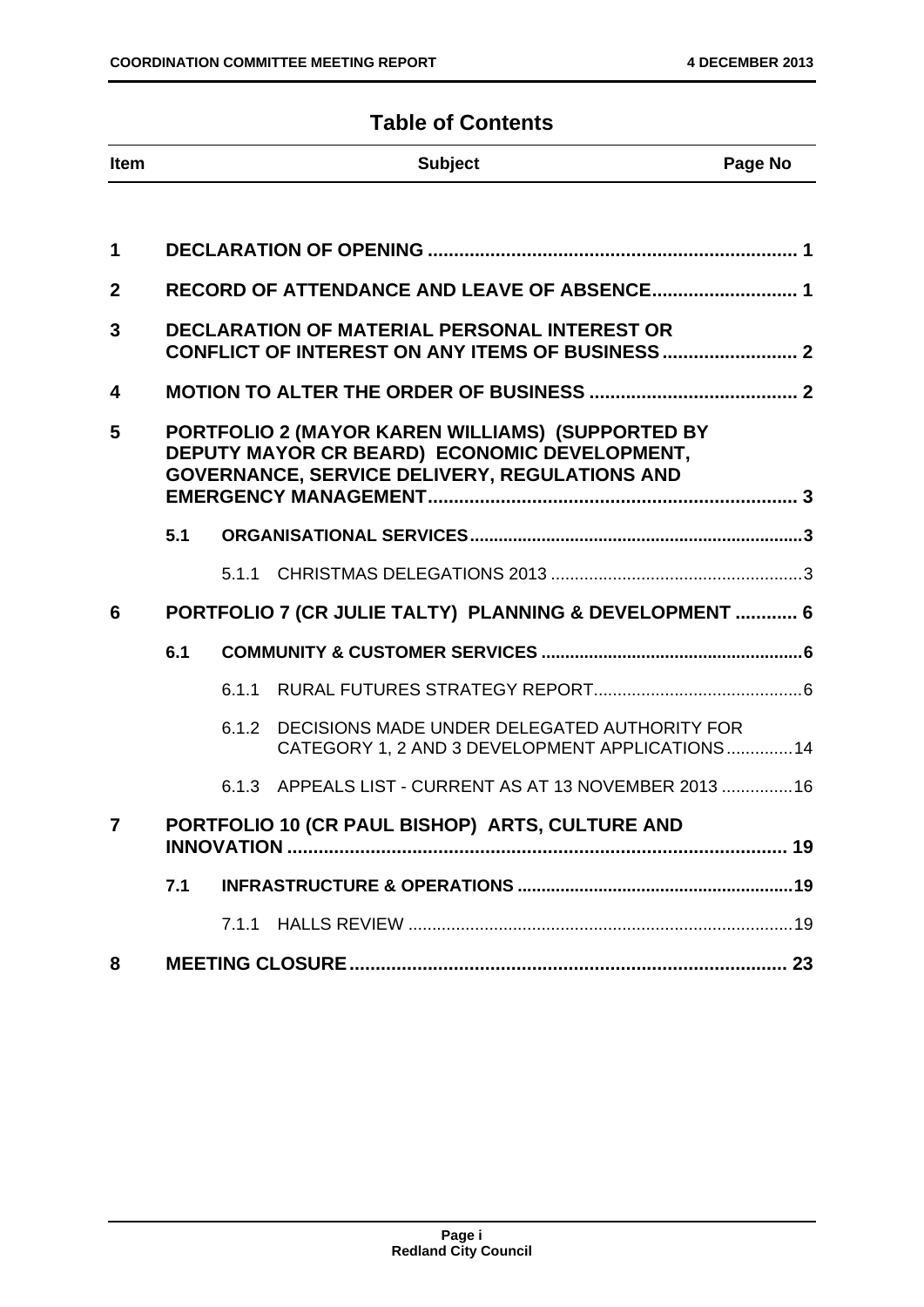The Mayor is the Chair of the Coordination Committee. Coordination Committee meetings comprise of *Portfolios* chaired by Council's nominated spokesperson for that portfolio as follows:

|    | <b>PORTFOLIO</b>                                                                                                 | <b>SPOKESPERSON</b>                                                 |
|----|------------------------------------------------------------------------------------------------------------------|---------------------------------------------------------------------|
| 1. | Community & Environmental Health and Wellbeing;<br>Animal Management; Compliance & Regulatory<br><b>Services</b> | Cr Wendy Boglary                                                    |
| 2. | Economic Development, Governance, Service<br>Delivery, Regulations and Emergency Management                      | Mayor Karen Williams<br>supported by the Deputy<br>Mayor Alan Beard |
| 3. | Tourism and CBD Activation                                                                                       | Cr Craig Ogilvie                                                    |
| 4. | Commercial Enterprises (Water, Waste, RPAC, etc)                                                                 | Cr Kim-Maree Hardman                                                |
| 5. | Open Space, Sport and Recreation                                                                                 | <b>Cr Lance Hewlett</b>                                             |
| 6. | <b>Corporate Services</b>                                                                                        | Cr Mark Edwards                                                     |
| 7. | <b>Planning and Development</b>                                                                                  | Cr Julie Talty                                                      |
| 8. | Infrastructure                                                                                                   | Cr Murray Elliott                                                   |
| 9. | <b>Environment; Waterways and Foreshores</b>                                                                     | <b>Cr Paul Gleeson</b>                                              |
|    | 10. Arts, Culture and Innovation                                                                                 | Cr Paul Bishop                                                      |

#### **1 DECLARATION OF OPENING**

The Mayor declared the meeting open at 11.23am.

#### **2 RECORD OF ATTENDANCE AND LEAVE OF ABSENCE**

#### **MEMBERS PRESENT:**

| Cr K Williams       | Mayor                                |
|---------------------|--------------------------------------|
| Cr A Beard          | Deputy Mayor & Councillor Division 8 |
| Cr W Boglary        | <b>Councillor Division 1</b>         |
| Cr C Ogilvie        | <b>Councillor Division 2</b>         |
| Cr K Hardman        | <b>Councillor Division 3</b>         |
| <b>Cr L Hewlett</b> | <b>Councillor Division 4</b>         |
| Cr M Edwards        | <b>Councillor Division 5</b>         |
| Cr J Talty          | <b>Councillor Division 6</b>         |
| Cr M Elliott        | <b>Councillor Division 7</b>         |
| Cr P Gleeson        | <b>Councillor Division 9</b>         |
| Cr P Bishop         | <b>Councillor Division 10</b>        |
|                     |                                      |

#### **EXECUTIVE LEADERSHIP GROUP:**

| Mr B Lyon    | <b>Chief Executive Officer</b>                           |
|--------------|----------------------------------------------------------|
| Mr N Clarke  | <b>General Manager Organisational Services</b>           |
| Mrs L Rusan  | <b>General Manager Community &amp; Customer Services</b> |
| Mr G Soutar  | General Manager Infrastructure & Operations              |
| Mr G Holdway | <b>Chief Financial Officer</b>                           |

#### **MINUTES:**

|  | Mrs J Parfitt |
|--|---------------|
|  |               |

Team Leader Corporate Meetings & Registers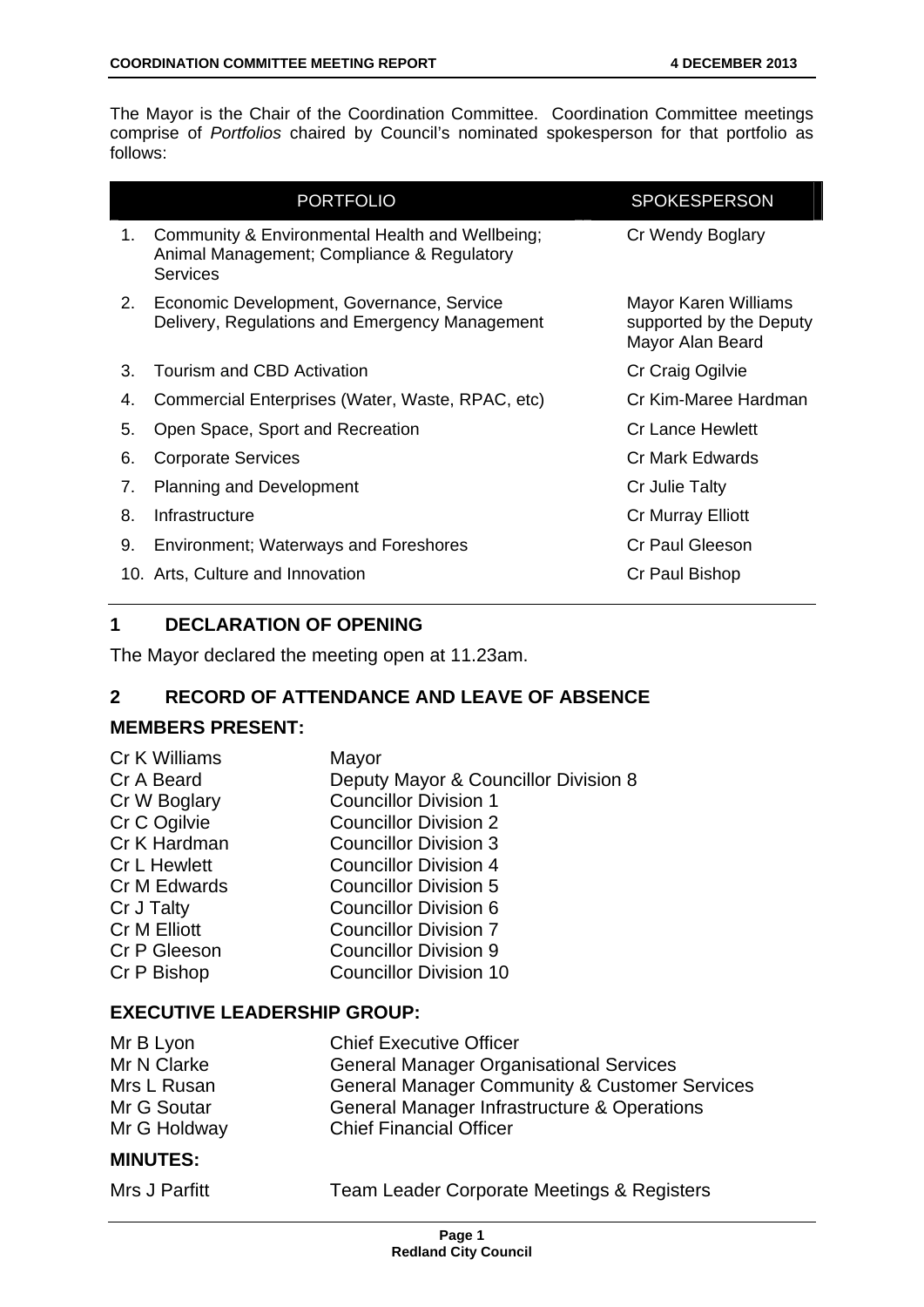#### **3 DECLARATION OF MATERIAL PERSONAL INTEREST OR CONFLICT OF INTEREST ON ANY ITEMS OF BUSINESS**

Nil

#### **4 MOTION TO ALTER THE ORDER OF BUSINESS**

Nil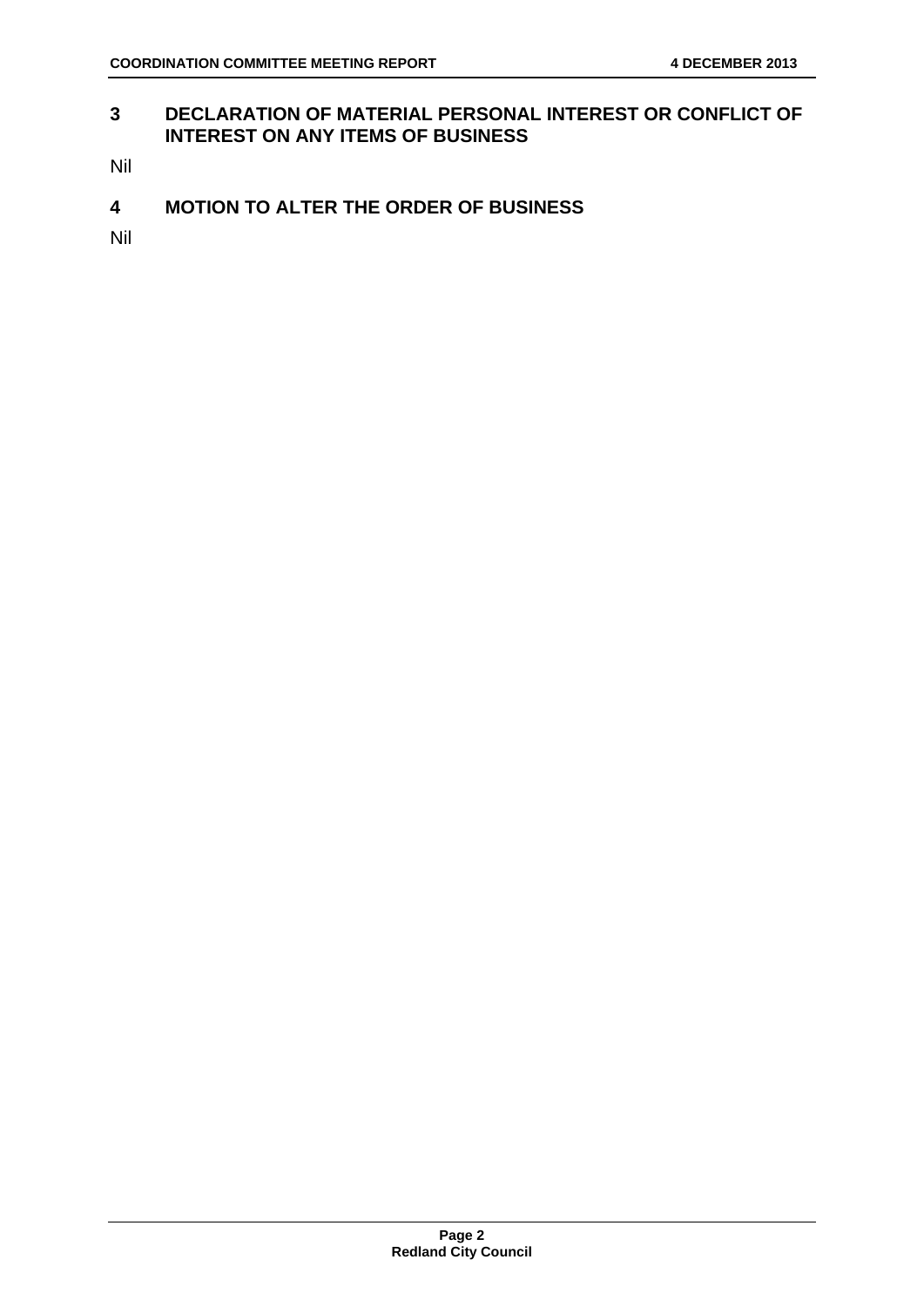**5 PORTFOLIO 2 (MAYOR KAREN WILLIAMS) (Supported by Deputy Mayor Cr Beard)**

**ECONOMIC DEVELOPMENT, GOVERNANCE, SERVICE DELIVERY, REGULATIONS AND EMERGENCY MANAGEMENT** 

#### **5.1 ORGANISATIONAL SERVICES**

**5.1.1 CHRISTMAS DELEGATIONS 2013** 

**Dataworks Filename: GOV Council Meeting Dates and Information** 

**Responsible/Authorising Officer:** 

ROMACO

**Nick Clarke General Manager Organisational Services** 

Author: Trevor Green **Principal Advisor Corporate and Democratic Governance** 

#### **PURPOSE**

The purpose of this report is to recommend that Council conditionally delegates its powers under the Sustainable Planning Act 2009 from 19 December 2013 to 28 January 2014 (inclusive), to comply with the Integrated Development Assessment System (IDAS) timeframes and ensure continuity within this decision-making process.

#### **BACKGROUND**

Under the *Sustainable Planning Act 2009* (the Act) Council has the power to:

1 Decide development applications under the Act; and

Provide instructions to legal counsel for appeal matters actioned under Chapter 6 of the Act *2009*

With the last meetings of Council for 2013 to be held on 18 December 2013 and the first meeting of 2014 to be held on 29 January 2014, there is a gap of 6 weeks for any potential development application decisions under the Act, which may need to be made to meet Integrated Development Assessment System (IDAS) timeframes.

#### **ISSUES**

To comply with the Integrated Development Assessment System timeframes and ensure continuity within this decision-making process, it is proposed that Council delegates, under section 257 of the *Local Government Act 2009*, its powers Under the *Sustainable Planning Act 2009*:

- 1 To the Mayor, for the period 19 December 2013 to 28 January 2014 (inclusive);
- 2 Subject to the condition that this delegation can only be exercised where the Planning and Development Portfolio Spokesperson, the relevant Divisional Councillor and the Chief Executive Officer have been:
	- a) Personally provided with a copy of each development report that would normally be determined by Council; and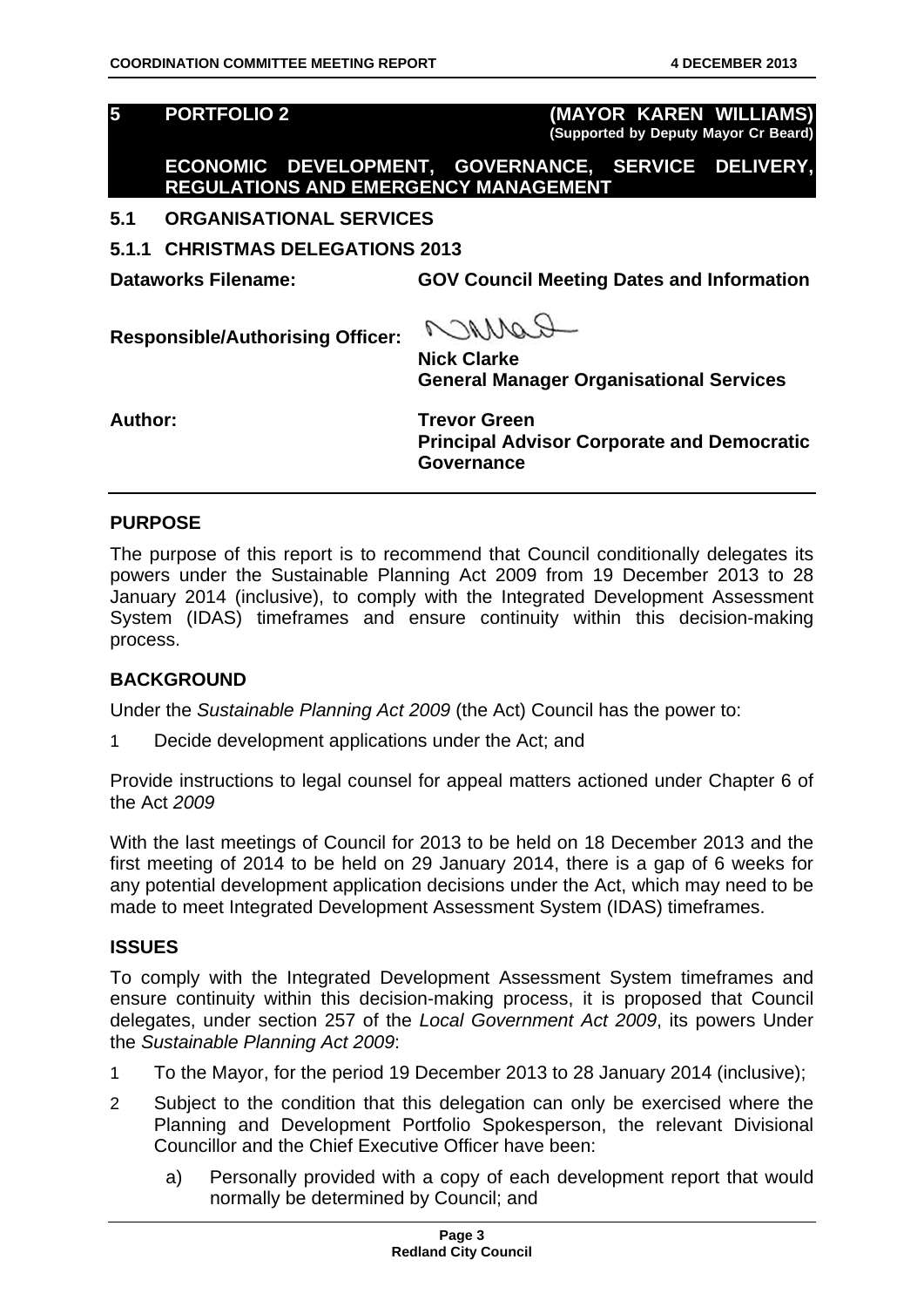b) Granted a period of three (3) business days from the receipt of the report in which to comment, prior to that application being determined.

A report will be presented to Council in February 2014, detailing all matters determined under delegated authority during the subject period.

In accordance with section 165 *Local Government Act 2009*, during any absence (leave or otherwise) of the Mayor, the Deputy Mayor acts for the Mayor. As such, should the Mayor take leave during this period, the delegation is automatically transferred to the Acting Mayor (i.e. Deputy Mayor).

#### **STRATEGIC IMPLICATIONS**

#### **Legislative Requirements**

This report provides for any potential development application decisions under the *Sustainable Planning Act 2009*, which may need to be made to meet Integrated Development Assessment System (IDAS) timeframes.

#### **Risk Management**

This report reduces possible risks associated with any potential development application decisions under the *Sustainable Planning Act 2009*, which may need to be made to meet Integrated Development Assessment System (IDAS) timeframes.

#### **Financial**

There are no financial implications associated with this report.

#### **People**

This report provides a system to support officers involved in development applications.

#### **Environmental**

There are no environmental implications associated with this report.

#### **Social**

This report provides a process to ensure development application decisions are made within specified timeframes to support good decision making practices for both applicants and the Redland's community.

#### **Alignment with Council's Policy and Plans**

This report aligns with Council's policies and plans and support good decision making processes.

#### **CONSULTATION**

The City Planning and Assessment Group was consulted in the preparation of this report.

#### **OPTIONS**

1. That Council resolve to delegate, under section 257 of the *Local Government Act 2009*, its powers Under the *Sustainable Planning Act 2009*: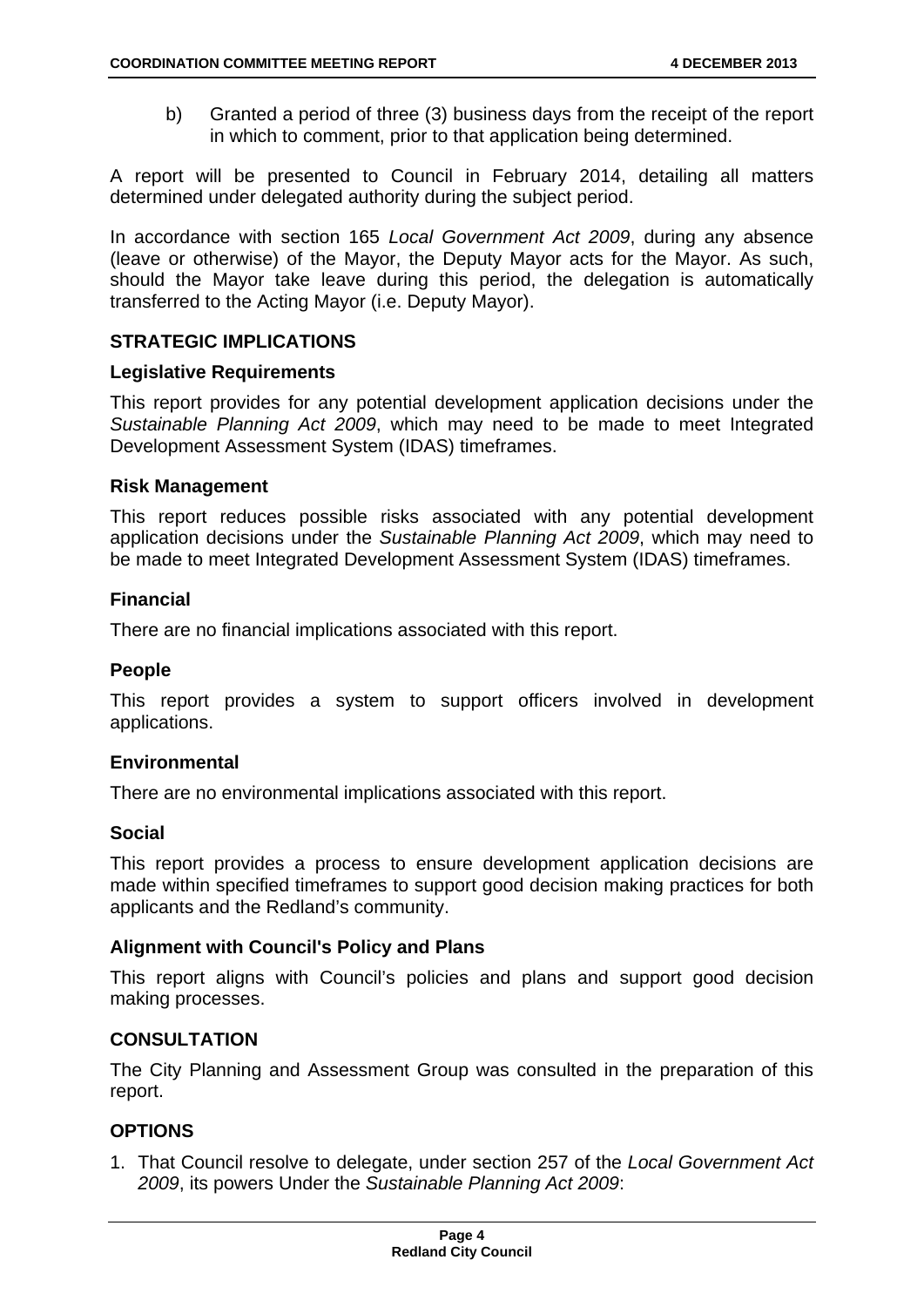- a. To the Mayor, for the period 19 December 2013 to 28 January 2014 (inclusive),
- b. Subject to the condition that this delegation can only be exercised where the Planning and Development Portfolio Spokesperson, the relevant Divisional Councillor and the Chief Executive Officer have been:
	- i. Personally provided with a copy of each development report that would normally be determined by Council; and
	- ii. Granted a period of three (3) business days from the receipt of the report in which to comment, prior to that application being determined.
- 2. That Council resolve to amend, or not adopt the Officer's Recommendation and provide an alternative resolution in this matter.

#### **OFFICER'S/COMMITTEE RECOMMENDATION**

| Moved by:    | <b>Cr A Beard</b> |
|--------------|-------------------|
| Seconded by: | <b>Cr J Talty</b> |

**That Council resolve to delegate, under section 257 of the** *Local Government Act 2009***, its powers under the** *Sustainable Planning Act 2009***:**

- **1 To the Mayor, for the period 19 December 2013 to 28 January 2014 (inclusive),**
- **2 Subject to the condition that this delegation can only be exercised where the Planning and Development Portfolio Spokesperson, the relevant Divisional Councillor and the Chief Executive Officer have been:** 
	- **a) Personally provided with a copy of each development report that would normally be determined by Council; and**
	- **b) Granted a period of three (3) business days from the receipt of the report in which to comment, prior to that application being determined.**

**CARRIED 11/0**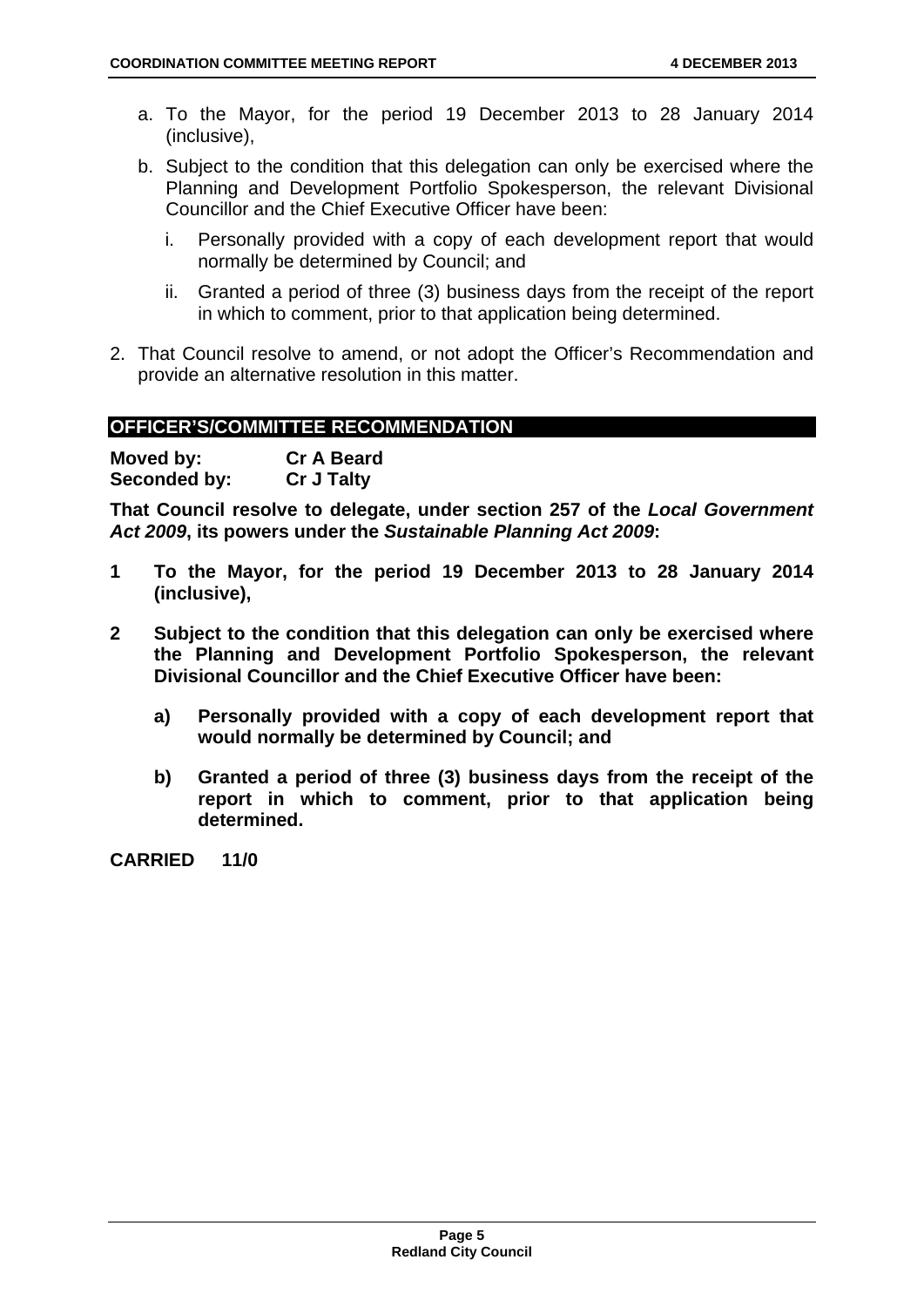#### **6 PORTFOLIO 7 (CR JULIE TALTY)**

#### **PLANNING & DEVELOPMENT**

**6.1 COMMUNITY & CUSTOMER SERVICES** 

#### **6.1.1 RURAL FUTURES STRATEGY REPORT**

| <b>Dataworks Filename:</b> | LUP Redlands Planning Scheme 2015  |
|----------------------------|------------------------------------|
| Atta alama amia .          | Baillerich Brust Ertruss Stustenri |

**Attachments: Redlands Rural Futures Strategy Rural Futures Stakeholder Paper**

**Authorising Officer:** 

|                             | <b>Louise Rusan</b><br><b>General Manager Community &amp; Customer</b><br><b>Services</b> |
|-----------------------------|-------------------------------------------------------------------------------------------|
| <b>Responsible Officer:</b> | <b>Kim Kerwin</b><br><b>Project Manager (Planning Scheme Review)</b>                      |
| Author:                     | Sven Ljungberg<br><b>Principal Advisor Strategic Plan Coordination</b>                    |

#### **PURPOSE**

The purpose of this report is to update Council on the progress of the Rural Futures Strategy following the requested Stakeholder Roundtable and informal comments received from the State Government.

#### **BACKGROUND**

In January 2011, Council engaged consultants to prepare a Rural Futures Strategy for the rural areas of the city and Regional Landscape and Rural Protection Areas identified by the SEQ Regional Plan 2009-2031. To see the effective delivery of this key document in shaping Redlands future, the project was undertaken in three stages as follows:

- 1. Rural Futures Scoping Study
- 2. Rural Futures Background Study
- 3. Rural Futures Strategy

The following sections provide a brief background into the works carried out as part of the project and key milestones reached.

#### *Rural Futures Scoping Study*

The Scoping Study determined the parameters of the project including identifying and confirming the key issues and interests to be considered throughout future stages of the project; developing a consultation and engagement strategy to be carried out throughout the project; and undertaking an initial audit and review of available information and data that would inform the preparation of the Redlands Rural Futures Strategy.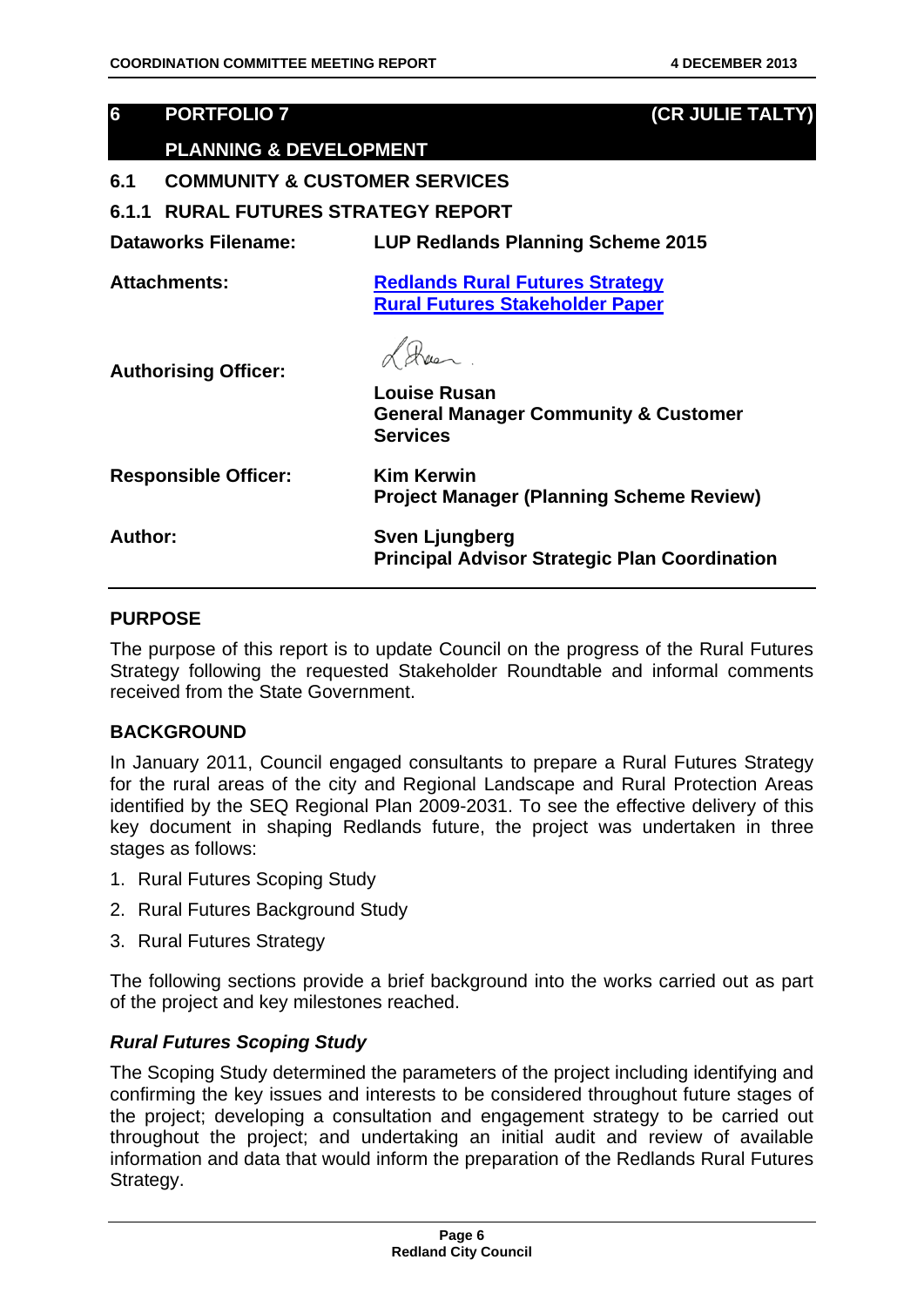#### *Rural Futures Background Study*

Stage two of the project provided further research to ultimately inform the Rural Futures Strategy including defining the primary issues, constraints and opportunities facing the rural areas of Redlands as well as identifying rural and environmental values and analysing emerging trends and future drivers for the area. Identification of the preferred land use pattern for the rural areas provided a critical element of the back ground study.

#### *Rural Futures Strategy*

The Rural Futures Strategy addresses issues identified in the Rural Futures Background Study. The strategy incorporates a Rural Futures Action Plan with statutory and non-statutory components to achieve the desired outcomes. The strategy also provides recommendations for incorporation into the new planning scheme development process.

AECOM were awarded the contract to finalise the previous Scoping Study and Background Study prepared by HRP. Central to their engagement was the inclusion of notable innovations such as drawing in the expertise of Think Food and Energetic Communities to assist with introducing best practice, contemporary thinking and working examples into the action plan and implementation strategies. The innovative approach incorporated workable solutions that have proven their effectiveness elsewhere.

The Draft Strategy was presented in a workshop to Council in December 2012. AECOM presented the strategy with 'Think Food' a firm with expertise in connecting farmers more directly to their market through "Food Hubs", and wealth of experience in helping communities with working examples of reinvigorating their rural enterprises.

Council requested two actions as a result of that workshop;

- 1. A market test of the Rural Futures Strategy be conducted with stakeholders to confirm the alignment of the actions and implementation with stakeholder expectations.- The Rural Futures Stakeholder Roundtable; and
- 2. State Government comment is sought on the Rural Futures Strategy.

#### **ISSUES**

The purpose of this report is to inform the Council as to the progress of the Rural Futures Strategy.

- 1. Content and key considerations arising from the final Rural Futures Strategy prepared by AECOM.
- 2. Update on Rural Futures Stakeholder Roundtable.
- 3. Update on the informal review of the Rural Futures Strategy by the State Government.
- *1. Content and key considerations arising from the final Rural Futures Strategy prepared by AECOM.*

The Rural Futures Strategy is identified as a critical component of the city's planning mechanisms that will ultimately inform the development of the new planning scheme. It is also highlighted that implementation will also be achieved through other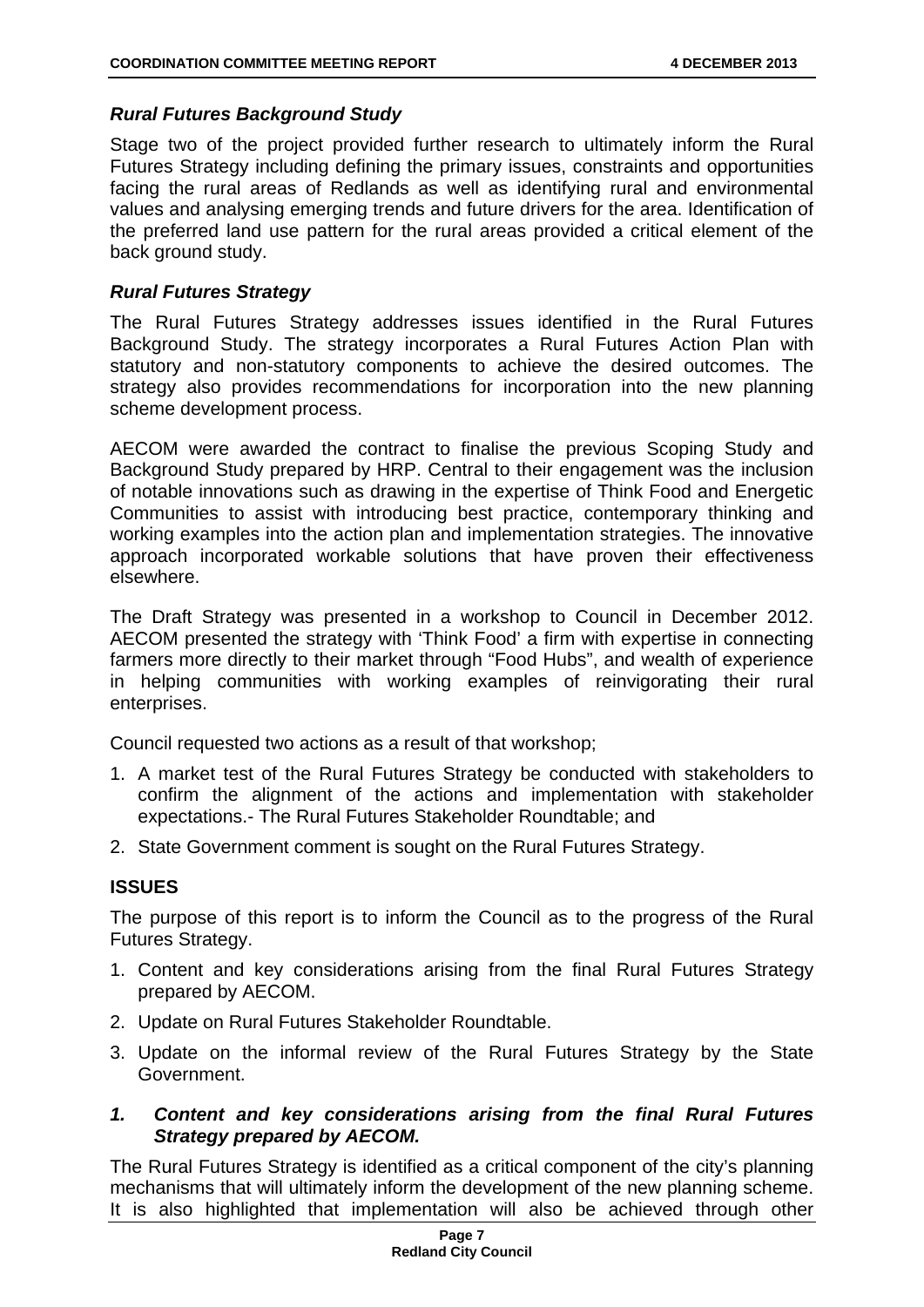management actions, events, development of a Redlands specific brand and day to day business in areas such as Tourism and Economic Development.

Further, the strategy is recognised in the South-East Queensland Regional Plan (SEQRP) as the key instrument in creating sustainable rural communities.

A copy of the final Redlands Rural Futures Strategy is included as Attachment A to this report.

The purpose of this Rural Futures Strategy is to establish a reinvigorated strategic direction for the area identified outside the urban footprint in the SEQRP that provides a shared vision for rural champions, government, local businesses and community groups to collaboratively work towards. It is intended to provide a new and exciting vision for the rural non urban area that actively promotes a collection of mutually compatible and sustainable land uses.

Rather than facilitating a local planning or prescriptive land use instrument for the rural areas of Redlands, the strategy will instead be utilised as a higher level guiding document for the purpose of establishing the strategic framework for future planning and the development of policies. Specifically, the Rural Futures Strategy encompasses the following elements:

- **Vision** provides a strategic vision for the future development of rural lands within the Redlands, underpinned by the five guiding principles;
	- o Building on Solid Foundations
	- o Framework for Certainty
	- o Pathway for positive change
	- o Ecological Intensity
	- o Robust and Resilient
- **Strategic Actions** A series of strategic actions have been identified to achieve the desired vision for the rural areas. These strategic actions include a variety of developments, projects and initiatives to be undertaken into the future from various key stakeholders. However, whilst these actions have been identified as championing actions to facilitate the desired vision of the rural area, further investigations, development, support and investment from the key stakeholders will be required.
- **Planning Scheme Integration** The recommendations and actions identified throughout the strategy will inform the development of the new planning scheme. Importantly, this will include recommendations on the potential strategic actions and land use outcomes from the strategy that can be reflected in the new planning scheme including appropriate changes to zones in accordance with the Queensland Planning Provisions compliant zones; identification and treatment of codes and overlays applicable to the rural areas.
- **Rural Precincts** A key component of the Rural Futures Strategy has been the identification of six of rural precincts and locations for priority planning initiatives. These discrete precincts identified within the strategy will cater for distinctive characteristics and values, building upon existing physical foundations of the rural economy and providing opportunity for innovation and investment, promoting the consolidation of clusters of rural productive activities, tourism, living and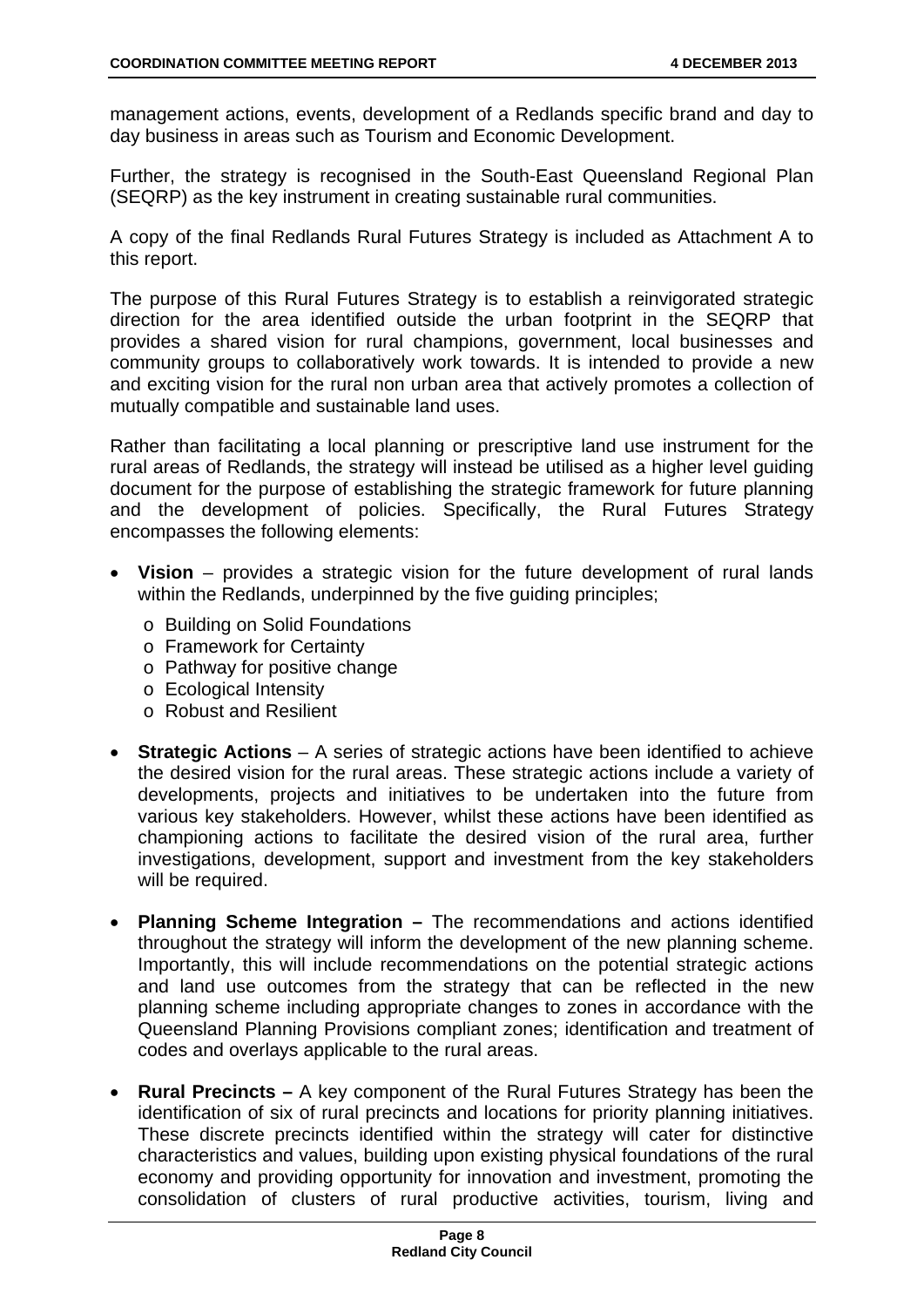conservation uses. These precincts however do not provide for specific planning and development regulations or Council policies on preferred development for the area at this point in time. Rather, these precincts are indicative only and will need to be the subject of further local area planning investigations and review.

- o The **Woodlands Drive precinct** is identified as a potential key innovation precinct servicing the needs of the surrounding rural precincts and serving the city at large. Urbis consulting identified the Woodlands drive precinct in the Redlands City Centres and Employment Strategy Review (April 2013), as a potential employment hub ideally positioned to locally service the Redlands City, given its central location and proximity to Boundary road. This area was originally identified in the draft SEQRP as an investigation area within the urban footprint for industry and employment purposes. Council undertook a Local Growth Management Study (June 2008) looking at the investigation area for integrated employment. However under the final SEQRP in 2009 it was removed from the Urban Footprint. The Rural Futures strategy reflects this earlier history but emphasises the need for further local area planning to occur.
- o **The Sheldon- West Mount Cotton and Carbrook precincts** have been identified as containing both rural living and high conservation values reflected in the designation as a Conservation and Recreation precinct.
- o **The Mt Cotton Tourism, Production and Recreation precinct** reflects the mixed use and potential to utilise the scenic amenity values to foster tourism and recreation markets in a rural production setting.
- o **Double Jump Road Rural activities priority precinct** emphasises the opportunities for a number of initiatives for rural production, community access and interpretive trails, reinforcing the existing industry and creating opportunities to diversify.
- o **Redland Bay Food Precinct** is seen as a way to connect food appreciation and production in a highly amenable bay side setting. It allows a bush to bay experience for the tourist and resident alike. It holds the last remaining red soil land in Redland available for farming, and is identified as Strategic Cropping Land (SCL) and Good Quality Agricultural Land (GQAL) by the State Government in the State Planning Policy (SPP)
- Further, priority planning areas have been identified to indicate specific places that will require additional planning provisions to be incorporated through the new planning scheme review process. It is highlighted that these precincts also include the Southern Redland Bay Investigation Area and the previously identified Thornlands Integrated Employment Area.
- **Action and Implementation Strategy** The Rural Futures Strategy is supported by an Action and Implementation Plan that consolidates strategic aims, outcomes and actions to support the delivery and achievement of the Rural Futures vision. It also identifies individual project initiatives, key stakeholders and partnerships, timeframe and potential resourcing implications. The realisation of these actions will promote the city as a leader in this rural setting by balancing competing environmental, social and economic pressures.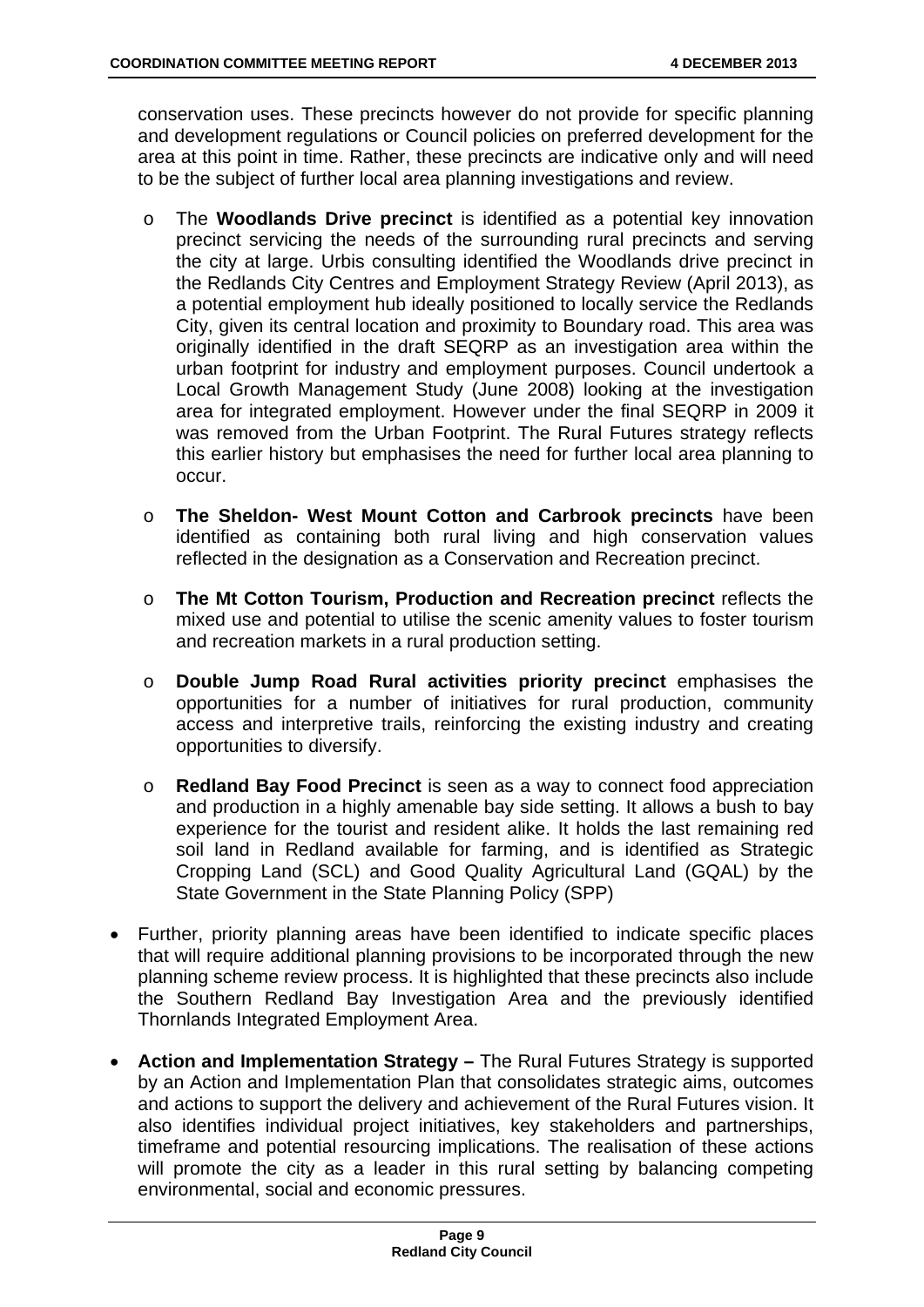#### **2. Update on Rural Futures Stakeholder Roundtable**

The Rural Futures Roundtable was held on the 22 April 2013 at Pine Lodge Equestrian Park. In attendance were 44 stakeholders, including three Councillors, six officers and three consultants. Stakeholders were sourced from a wide range of rural industries, employment, training, community groups, retailers, growers and producers.

Attendees were given advance copies of the Roundtable Briefing Paper, and an extract of the Rural Futures Strategy prior to the event, to come prepared with an understanding of the Strategy intent.

The Roundtable consisted of 2 presentation blocks each followed by an interactive group table session considering key questions. Feedback was recorded by Council officers at each table and retained for feedback and reporting.

Discussion 1 focused on current barriers and problems and feedback was received in the following subject areas;

- Agriculture and Scale
- Workforce and Employment, Education and Training
- Land Owners, Rural Lands and Opportunity
- Planning
- Red Tape, Bureaucracy and Transparency

Discussion 2 focused on "What are your visions for the future of the Rural Redlands?"

The discussion was summarised into the following categories:

#### **Work and Learn Rural Future Visions**

- Food and New Technology
- Education and Training
- Rural Innovation Precinct

#### **Play & Stay Rural Future Visions**

- Target Markets
- Tourist Centres
- Events and Accommodation
- Recreation and Trails

#### **Live and Sustain Rural Future Visions**

- Branding
- Economic Development
- Waste Recycling

Following the event, attendees were emailed the briefing paper with unformatted comments captured on the day, grouped to each question that was considered. This was considered appropriate to ensure stakeholders had confidence in the recording process and could see their comments accurately captured. (Section 8 Roundtable Briefing Paper Attachment B)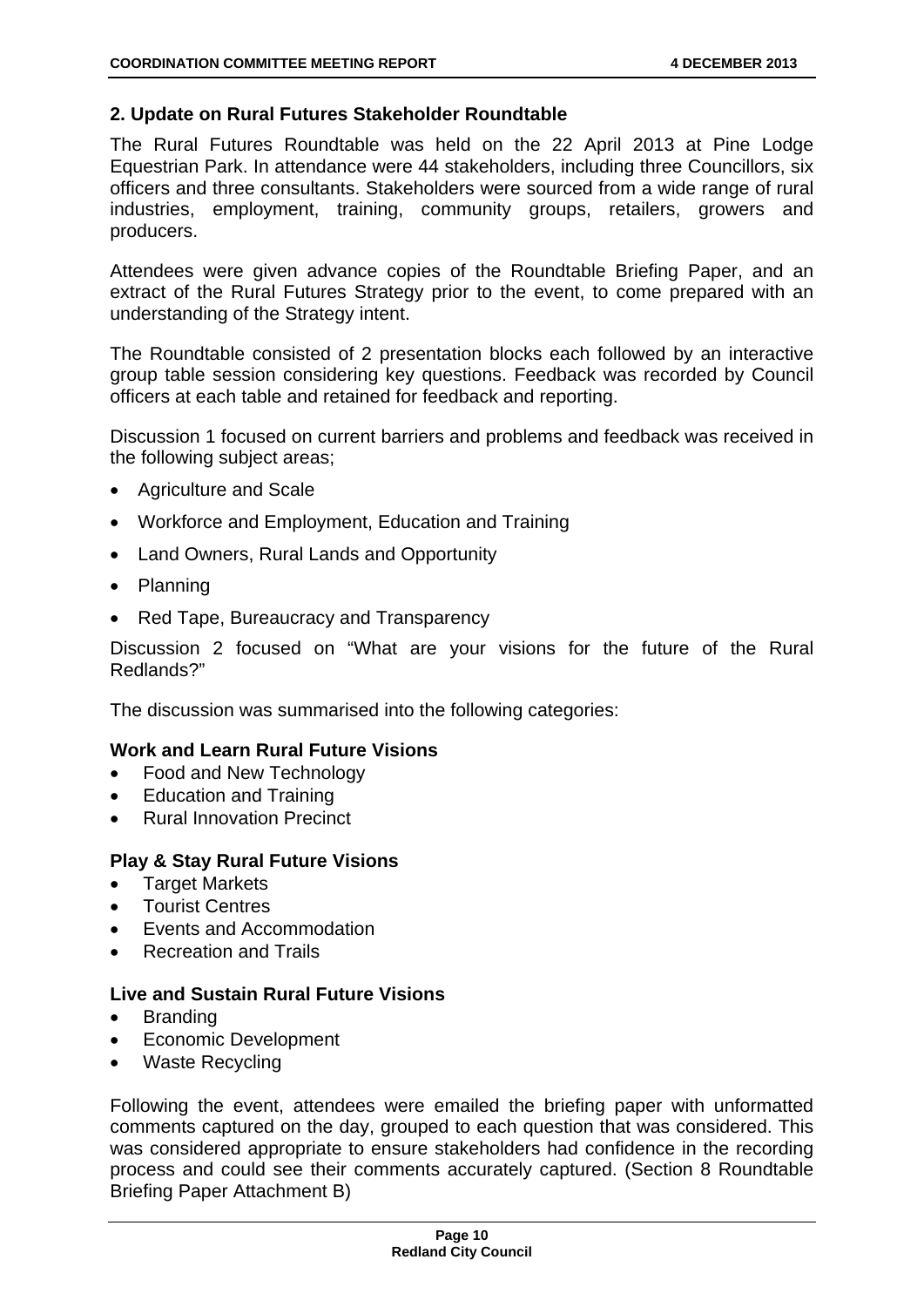Following AECOM's review of the Roundtable feedback a Final Report was prepared summarizing and formatting the feedback. (Section 6 Roundtable Briefing Paper Attachment B)

The feedback from the day highlighted the willingness of Stakeholders to form an informal network to build momentum and connections. General consensus was reached that stakeholders would be asked for consent to be on a register of attendees for use by the group for future networking and relationship building.

In summary, the day captured a wide range of opinions from a diverse group of stakeholders. Support was strong for action and further implementation both from planning scheme and economic development initiatives, and capacity and network building, demonstrating the value of informal and formal consultation for input into the Economic Development Strategy and Planning Scheme Review.

#### **3. Update on the informal review of the Rural Futures Strategy by the State Government.**

Informal comments were provided from the Regional Planning in DSDIP and the Department of Tourism, Major Events, Small Business and the Commonwealth Games (DTESB) as a consolidated response.

The Regional Planning unit considered the Rural Futures Strategy to be consistent with the intent of the SEQRP with regard to limiting land fragmentation, operation and viability of rural industries.

The Regional Planning unit highlighted economic development will likely be a key focus of the new regional plan and encouraged Council to continue liaising on this front.

DTESB was pleased to see the strong focus on tourism in the Rural Futures Strategy, and encouraged an "improved risk tolerance" in so far as ensuring outcomes outlined as "possible" be more clearly expressed as "desirable", and as a consequence lower the level of assessment for these new and innovative uses under the planning scheme.

Further, DTESB highlighted the draft guideline for tourism planning may "*help further contextualize Councils direction in the Rural Futures Strategy."* 

DSDIP considered that section 6.0 Planning Scheme Integration of the document *"provides appropriate recommendations to transition the draft strategy into the proposed new planning scheme."*

#### **STRATEGIC IMPLICATIONS**

#### **Legislative Requirements**

Noting of the Rural Futures Strategy supports inputs into the SEQ Regional Plan review by defining a clear strategy for the rural part of the City of Redland.

#### **Risk Management**

Elements of risk associated with each proposed action will be analysed and appropriate mitigation measures developed as part of considering feedback on the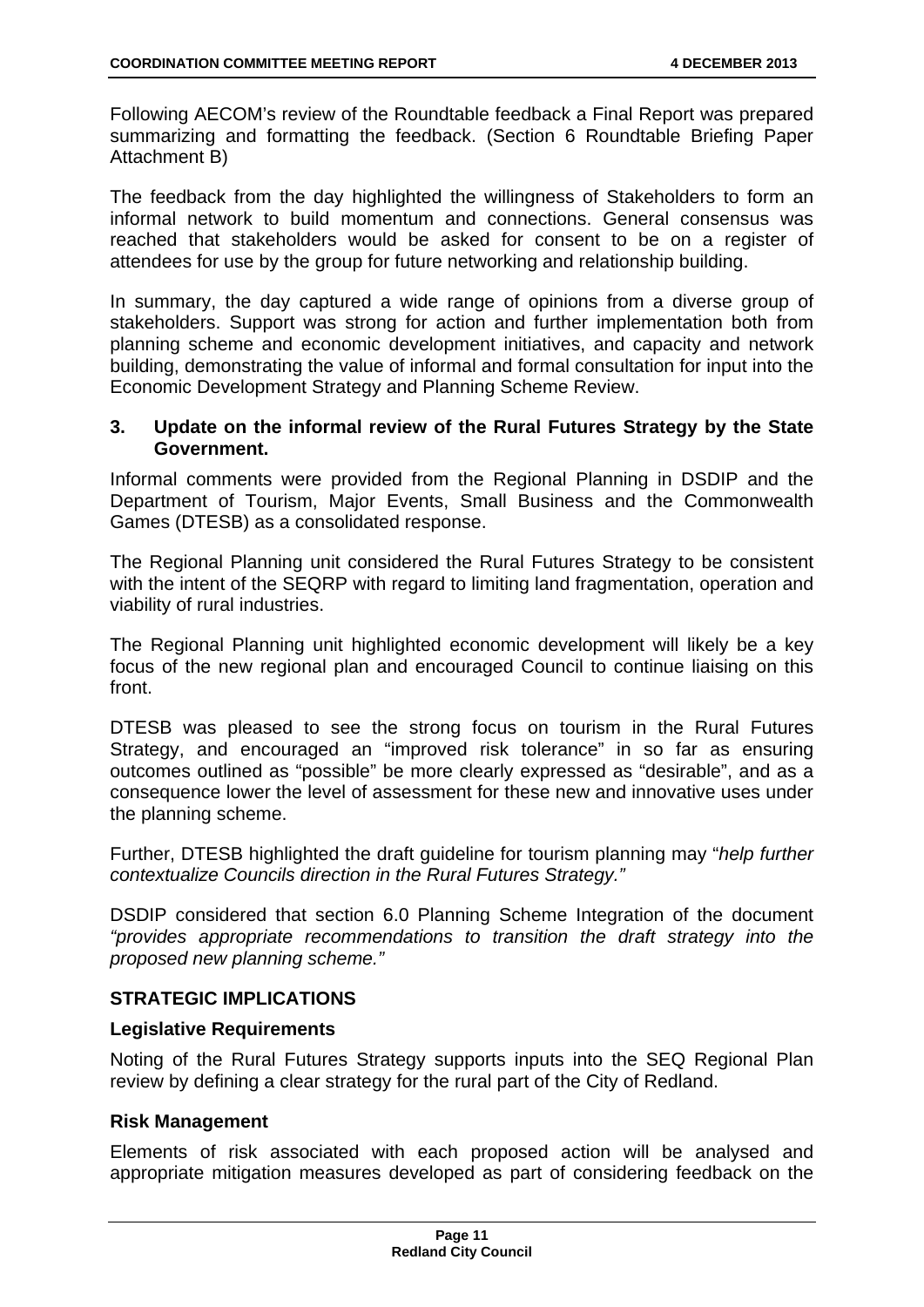Strategy and in developing the associated Implementation Plan. No risks are identified as a result of Council receiving this report.

#### **Financial**

The cost implications of such a wide reaching strategy are difficult to estimate. The Rural Futures Strategy relies heavily on public/ private partnerships to succeed, and therefore can leverage off these informal low cost networks to move forward in the interim. Investment by Council to manage, promote and support where viable the strategic actions can occur at minimal cost through day to day business and more significant cost through targeted specific programs in agriculture, communications, tourism and business.

As such, specific programs that flow out of the strategy will require a supporting business case and budgetary consideration by Council prior to proceeding. This may be further considered in the preparation of Council's Economic Development Strategy.

#### **People**

For noting of this report the impact on staff is negligible.

#### **Environmental**

The Rural Futures Strategy will support and enhance existing conservation and environmental outcomes giving greater certainty to the businesses which utilise the high visual amenity, significant environmental and unique lifestyle opportunities afforded by a rural setting.

Agriculture and rural production will be supported with a focus on sustainable practice and leading edge land management, complimenting the environmental credentials of the rural precincts. Future precinct planning will inform a finer grained approach to land use tailored to integrate industries, businesses and conservation values.

#### **Social**

The social benefit associated with the potential implementation of the Strategy is twofold, both through increased employment and prosperity, and increased awareness of the city and its unique qualities.

#### **Alignment with Council's Policy and Plans**

The draft Strategy is consistent with Councils' key economic policy priorities to broaden the region's economic base, provide support to local business, and create an environment that supports high value employment and career opportunities.

It is consistent with the commitments made in Council's Redlands 2030 Community Plan, Corporate Plan 2010-2015, Corporate Procurement Policy POL-3043 specifically 'a "local preference" policy in accordance with the "Sound Contracting Principles detailed under s106 (3) (c) of the Local Government Act 2009, expressly "the development of competitive local business and industry"."

#### **CONSULTATION**

The Rural Futures Strategy has undergone a significant and lengthy consultation process outlined as follows;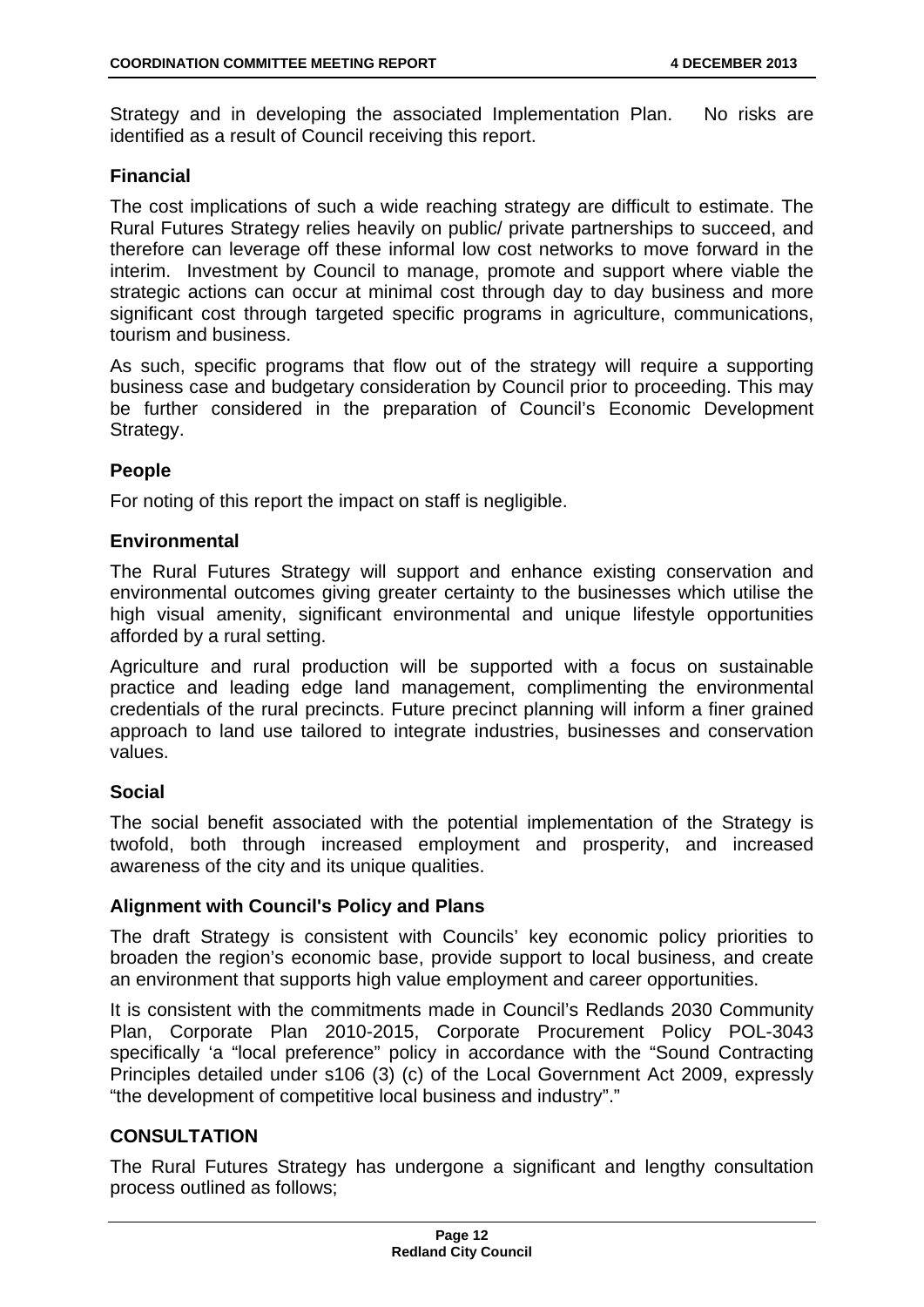- 1. Councillor workshop in December 2012.
- 2. **Rural Futures Roundtable**; The Rural Futures Roundtable was held on the 22 April 2013 at Pine Lodge Equestrian Park.
- 3. **Internal consultation** on this report has been held with the following Portfolio 7 Planning and Development Chair, Group Manager City Planning & Assessment, Service Manager Strategic Planning, Legal Counsel, Senior Adviser Strategic Communications, Principal Advisor Economic Development.
- 4. **Specific consultation** with Principal Advisor Economic Development highlighted the synergies of the Rural Futures Strategy (RFS) and Economic Development Strategy (EDS) work currently being undertaken city wide. It is considered appropriate that the RFS be used in broader stakeholder engagement proposed as a part of the EDS. The outcome sought will place greater financial certainty around the actions and implementation of the RFS, and consider the EDS in a more holistic and comprehensive city wide framework. It is proposed that the RFS be put to Council for endorsement in alignment with the delivery of the EDS.

#### **OPTIONS**

That Council resolve to:

- 1. Receive the Redlands Rural Futures Strategy;
- 2. Give further consideration to the Redlands Rural Futures Strategy in the preparation of the Redlands Economic Development Strategy;
- 3. Note the Redlands Rural Futures Strategy as a background report to the Redland Planning Scheme review; and
- 4. Undertake further community engagement on the Redlands Rural Futures Strategy including providing access to the Strategy on Council's website.

#### **Alternative Option**

That Council receive and note the report titled "Rural Futures Strategy Update".

#### **OFFICER'S RECOMMENDATION**

That Council resolve to:

- 1. Receive the Redlands Rural Futures Strategy;
- 2. Give further consideration to the Redlands Rural Futures Strategy in the preparation of the Redlands Economic Development Strategy;
- 3. Note the Redlands Rural Futures Strategy as a background report to the Redland Planning Scheme review; and
- 4. Undertake further community engagement on the Redlands Rural Futures Strategy including providing access to the Strategy on Council's website.

#### **COMMITTEE RECOMMENDATION**

**Moved by: Cr J Talty Seconded by: Cr P Bishop** 

**That Council resolve to receive and note the Redlands Rural Futures Strategy.** 

**CARRIED 11/0**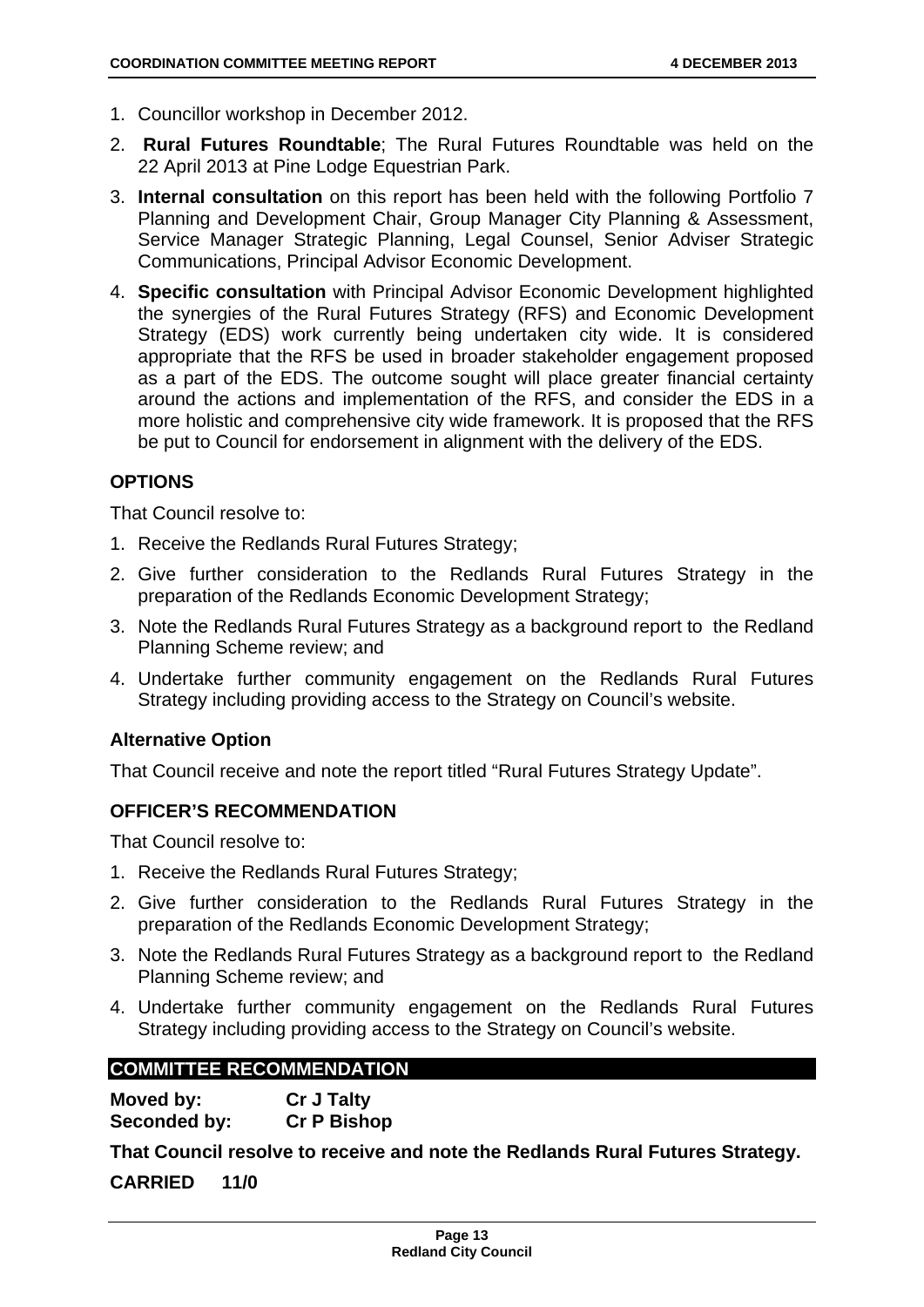#### **6.1.2 DECISIONS MADE UNDER DELEGATED AUTHORITY FOR CATEGORY 1, 2 AND 3 DEVELOPMENT APPLICATIONS**

**Dataworks Filename: Reports to Coordination Committee - Portfolio 7 Planning and Development** 

**Attachment: Decisions made under Delegated Authority**

**Responsible/Authorising Officer:** 

Rus

**Louise Rusan General Manager Community & Customer Services** 

**Author: Louise Milligan Group Support Officer** 

#### **PURPOSE**

The purpose of this report is for Council to note that the decisions listed below were made under delegated authority for Category 1, 2 and 3 development applications.

This information is provided for public interest.

#### **BACKGROUND**

At the General Meeting of 27 July, 2011, Council resolved that development assessments be classified into the following four Categories:

Category 1 – Minor Complying Code Assessments & associated administrative matters, including correspondence associated with the routine management of all development applications;

Category 2 – Complying Code Assessments & Minor Impact Assessments;

Category 3 – Moderately Complex Code & Impact Assessments; and

Category 4 – Major and Significant Assessments.

The applications detailed in this report have been assessed under:-

- Category 1 criteria defined as complying code assessable applications, including building works assessable against the planning scheme, and other applications of a minor nature.
- Category 2 criteria defined as complying code assessable and compliance assessable applications, including operational works, and Impact Assessable applications without submissions of objection. Also includes a number of process related delegations, including issuing planning certificates, approval of works on and off maintenance and the release of bonds, and all other delegations not otherwise listed.
- Category 3 criteria that are defined as applications of a moderately complex nature, generally mainstream impact assessable applications and code assessable applications of a higher level of complexity. Impact applications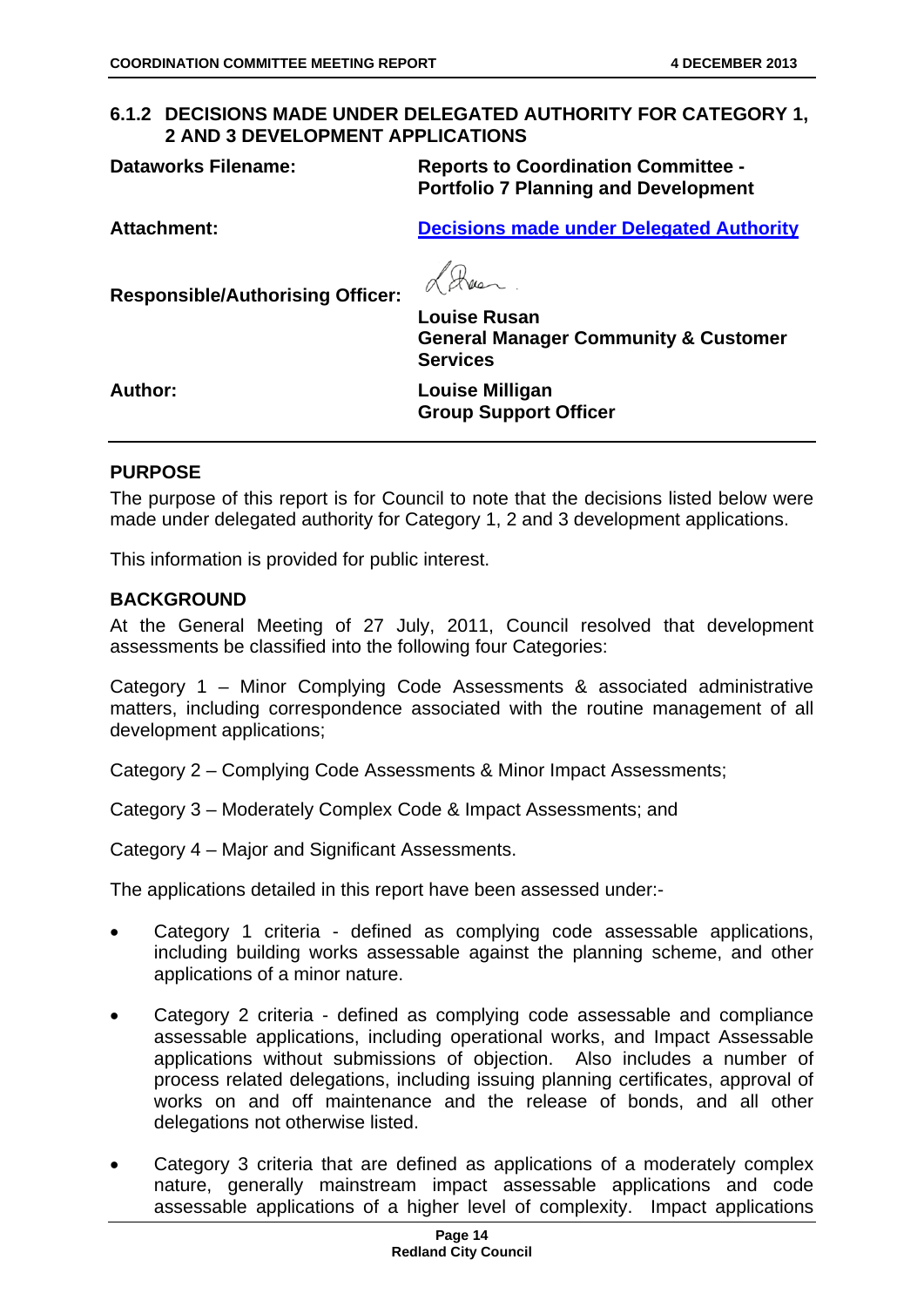may involve submissions objecting to the proposal readily addressable by reasonable and relevant conditions. Both may have minor level aspects outside a stated policy position that are subject to discretionary provisions of the Planning Scheme. Applications seeking approval of a plan of survey are included in this category. Applications can be referred to Development and Community Standards Committee for a decision.

#### **OFFICER'S/COMMITTEE RECOMMENDATION**

**Moved by: Cr J Talty Seconded by: Cr P Bishop** 

**That Council resolve to note this report.** 

**CARRIED 11/0**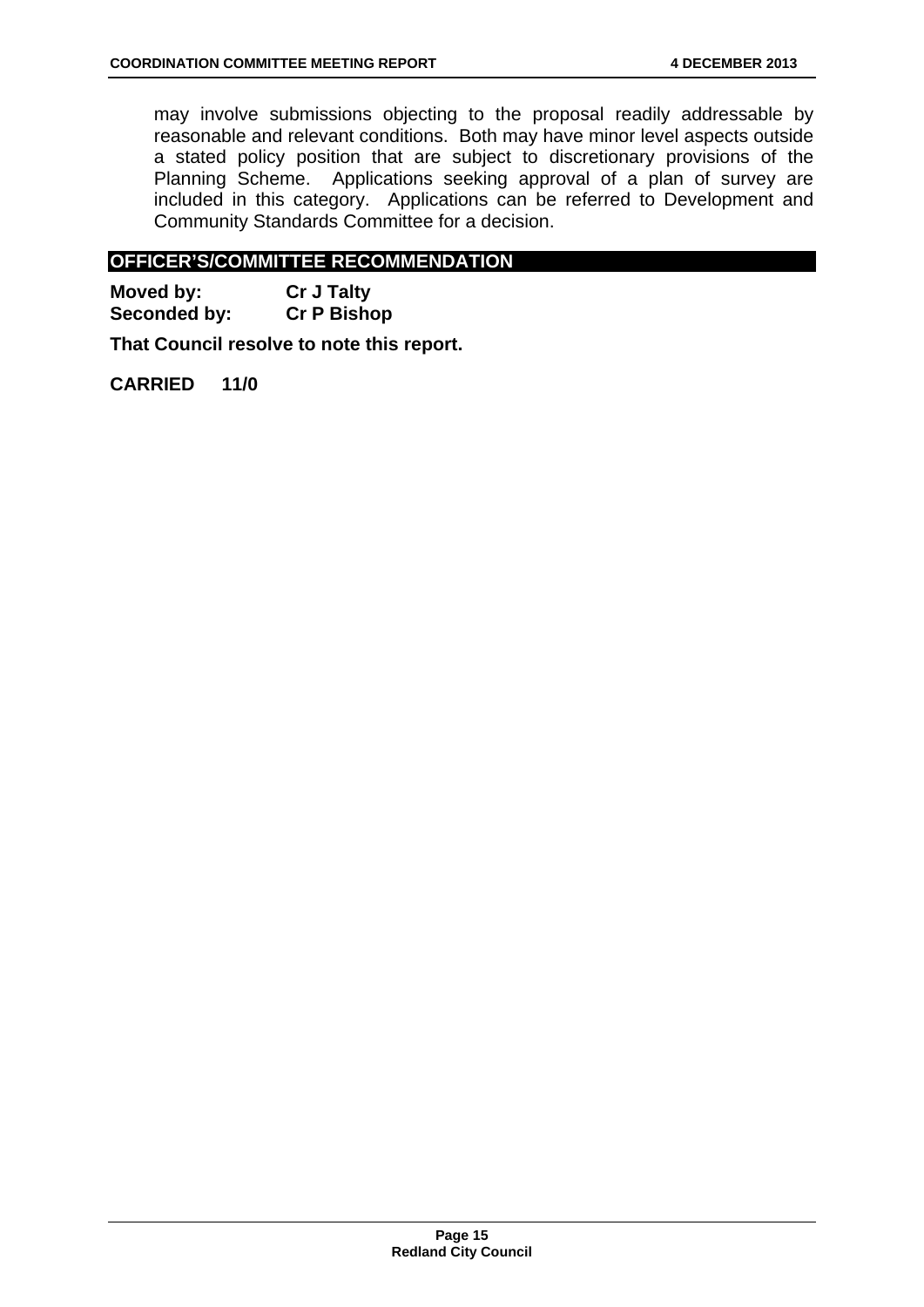#### **6.1.3 APPEALS LIST - CURRENT AS AT 13 NOVEMBER 2013**

**Dataworks Filename: Reports to Coordination Committee – Portfolio 7 Planning and Development** 

**Responsible/Authorising Officer: Louise Rusan General Manager Community & Customer Services Author: Chris Vize Service Manager Planning Assessment** 

#### **PURPOSE**

The purpose of this report is for Council to note the current appeals.

#### **BACKGROUND**

Information on appeals may be found as follows:

#### **1. Planning and Environment Court**

- a) Information on current appeals and declarations with the Planning and Environment Court involving Redland City Council can be found at the District Court web site using the "Search civil files (eCourts) Party Search" service: http://www.courts.qld.gov.au/esearching/party.asp
- b) Judgements of the Planning and Environment Court can be viewed via the Supreme Court of Queensland Library web site under the Planning and Environment Court link: http://www.sclqld.org.au/qjudgment/

#### **2. Redland City Council**

The lodgement of an appeal is acknowledged with the Application details on the Councils "Planning and Development On Line - Development - Application Inquiry" site. Some Appeal documents will also be available (note: legal privilege applies to some documents). All judgements and settlements will be reflected in the Council Decision Notice documents:

http://www.redland.qld.gov.au/PlanningandBuilding/PDOnline/Pages/default.aspx

#### **3. Department of State Development, Infrastructure and Planning (SDIP)**

The DSDIP provides a Database of Appeals (http://services.dip.qld.gov.au/appeals/) that may be searched for past appeals and declarations heard by the Planning and Environment Court.

The database contains:

- A consolidated list of all appeals and declarations lodged in the Planning and Environment Courts across Queensland of which the Chief Executive has been notified.
- Information about the appeal or declaration, including the appeal number, name and year, the site address and local government.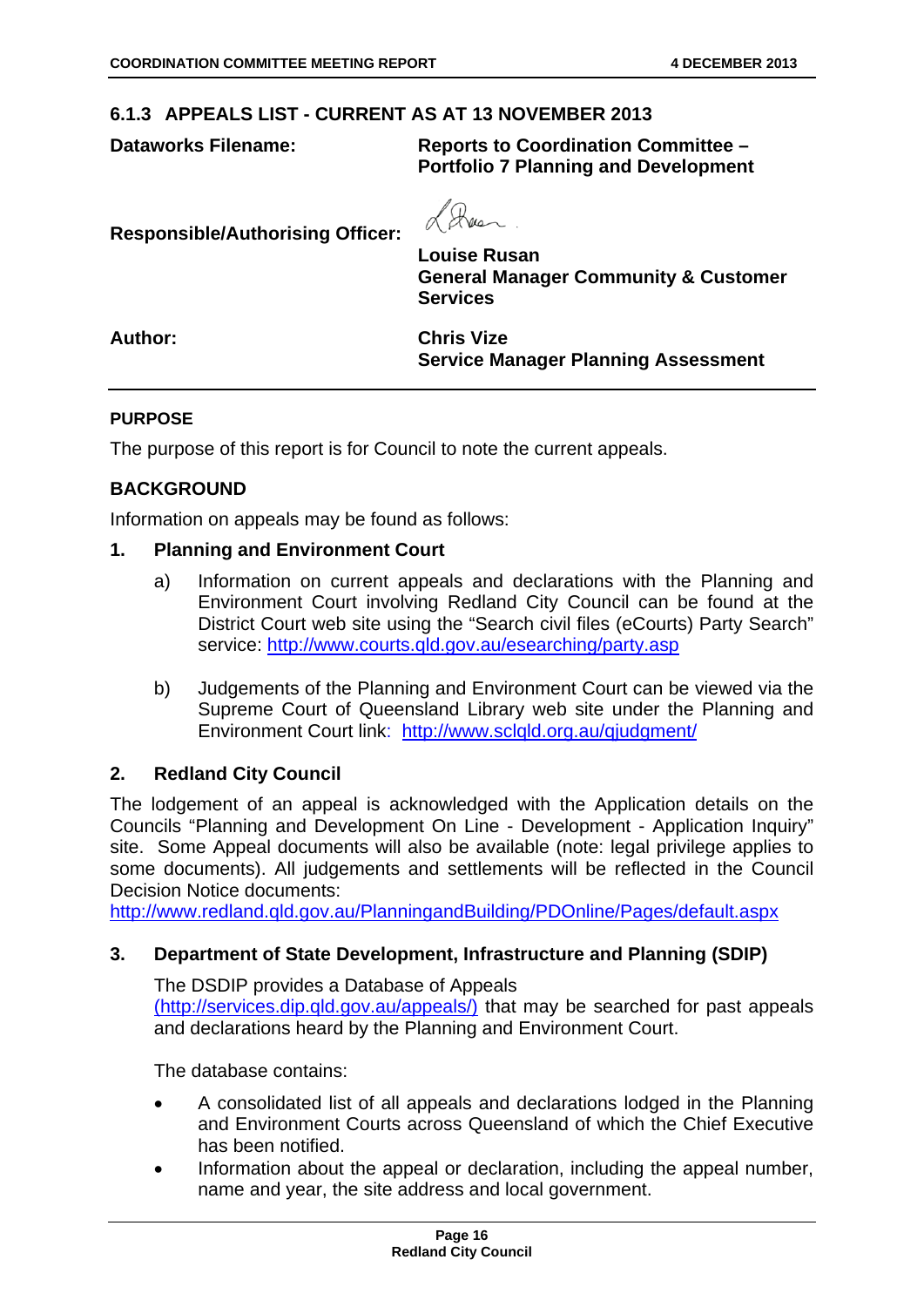#### **ISSUES**

| 1.                          | <b>File Number:</b> | Appeal 1963 of 2009<br>(MC010715)                                                                                                                              |
|-----------------------------|---------------------|----------------------------------------------------------------------------------------------------------------------------------------------------------------|
| <b>Applicant:</b>           |                     | JT George Nominees P/L                                                                                                                                         |
| <b>Application Details:</b> |                     | Preliminary Approval for MCU for neighbourhood centre, open space and<br>residential uses (concept master plan).<br>Cnr Taylor Rd & Woodlands Dve, Thornlands. |
| <b>Appeal Details:</b>      |                     | Applicant appeal against refusal.                                                                                                                              |
| <b>Current Status:</b>      |                     | Directions Order 6 November 2013 sets out dates for experts review,<br>mediation and disclosure of documents.                                                  |
| <b>Hearing Date:</b>        |                     | Parties to attend without prejudice meeting by 21 March 2014.                                                                                                  |

| 2.                          | <b>File Number:</b> | Appeal 2675 of 2009.<br>(MC010624)                                                                                                                     |
|-----------------------------|---------------------|--------------------------------------------------------------------------------------------------------------------------------------------------------|
| <b>Applicant:</b>           |                     | L M Wigan                                                                                                                                              |
| <b>Application Details:</b> |                     | Material Change of Use for residential development (Res A & Res B) and<br>preliminary approval for operational works<br>84-122 Taylor Road, Thornlands |
| <b>Appeal Details:</b>      |                     | Applicant appeal against refusal.                                                                                                                      |
| <b>Current Status:</b>      |                     | Directions Order 6 November 2013 sets out dates for experts review,<br>mediation and disclosure of documents.                                          |
| <b>Hearing Date:</b>        |                     | Parties to attend without prejudice meeting by 21 March 2014.                                                                                          |

| 3.                          | <b>File Number:</b> | Appeal 246 of 2013<br>(MCU012617)                                                                                                   |
|-----------------------------|---------------------|-------------------------------------------------------------------------------------------------------------------------------------|
| <b>Applicant:</b>           |                     | <b>Lipoma Pty Ltd</b>                                                                                                               |
| <b>Application Details:</b> |                     | Material Change of Use for extension to Shopping Centre (Shop and<br>Refreshment Establishment)<br>2-34 Bunker Road, Victoria Point |
| <b>Appeal Details:</b>      |                     | Applicant appeal against negotiated adopted infrastructure charges<br>notice.                                                       |
| <b>Current Status:</b>      |                     | Without prejudice meeting held with appellant.                                                                                      |
| <b>Hearing Date:</b>        |                     | Listed for review 29 November 2013.                                                                                                 |

| 4.                          | <b>File Number:</b> | Appeal 2335 of 2013<br>(MCU012421)                                                                                                                                                         |
|-----------------------------|---------------------|--------------------------------------------------------------------------------------------------------------------------------------------------------------------------------------------|
| <b>Applicant:</b>           |                     | <b>Barro Group Pty Ltd</b>                                                                                                                                                                 |
| <b>Application Details:</b> |                     | Material Change of Use for Extractive Industry and Environmentally<br>Relevant Activities 8, 16 & 21<br>1513 & 1515-1521 Mount Cotton Road and 163-177 & 195 Gramzow<br>Road, Mount Cotton |
| <b>Appeal Details:</b>      |                     | Applicant appeal against refusal.                                                                                                                                                          |
| <b>Current Status:</b>      |                     | Development application called-in by the Minister.                                                                                                                                         |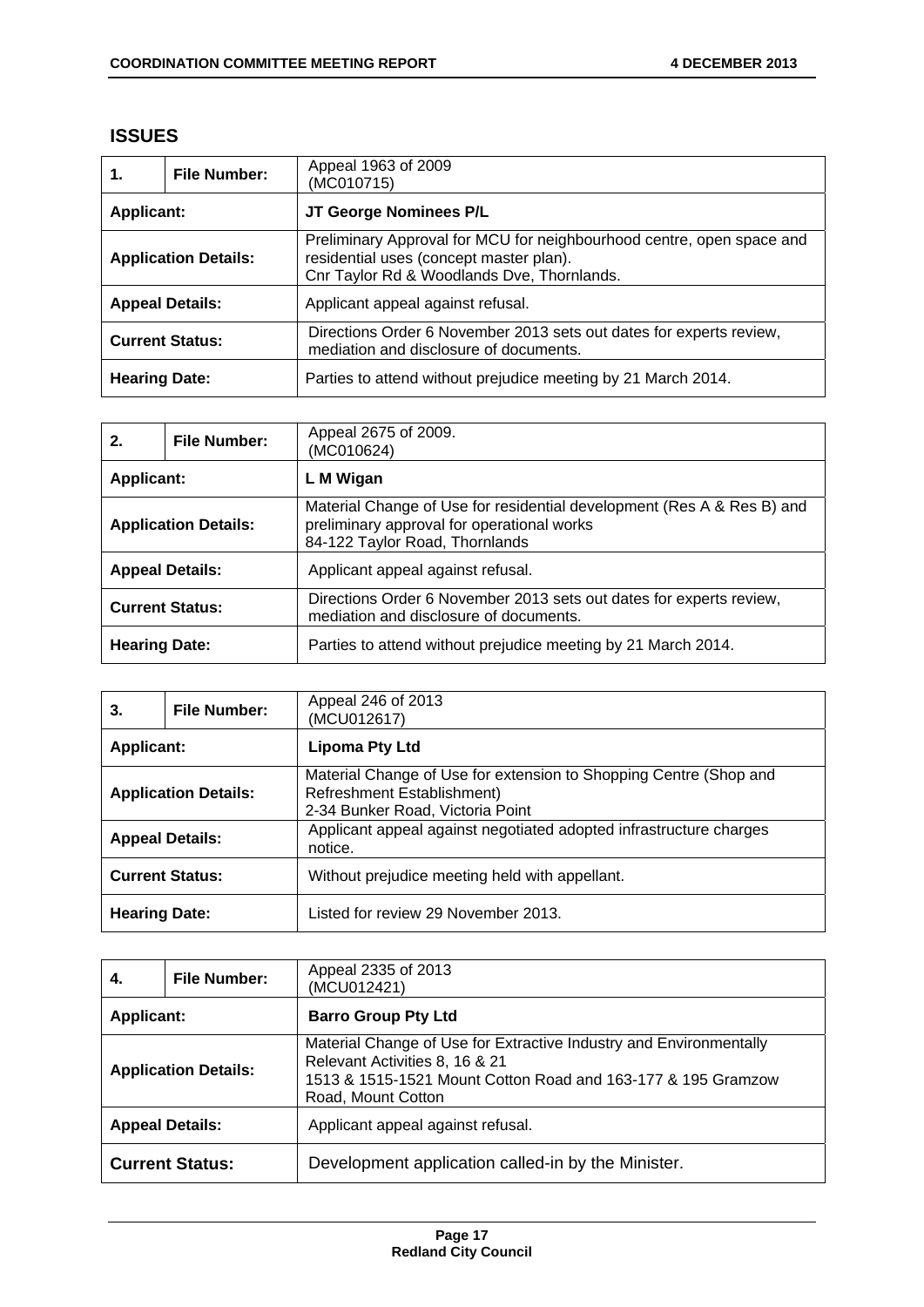| 5.                          | <b>File Number:</b> | Appeal 3442 of 2013<br>(S/3953/1)                                                                  |
|-----------------------------|---------------------|----------------------------------------------------------------------------------------------------|
| <b>Applicant:</b>           |                     | D Petersen                                                                                         |
| <b>Application Details:</b> |                     | Originating application P&E Appeal 1756 of 1998 and 1757 of 1998<br>- 12 Wisteria Street, Ormiston |
| <b>Appeal Details:</b>      |                     | To remove condition 33 of P&E Appeal 1756/98 and 1757/98 to<br>allow removal of vegetation.        |
| <b>Current Status:</b>      |                     | Matter given to Alternative Dispute Resolution Registrar to hear<br>and decide.                    |

#### **OFFICER'S/COMMITTEE RECOMMENDATION**

**Moved by:** Cr J Talty<br> **Seconded by:** Cr A Beard Seconded by:

**That Council resolve to note this report.** 

**CARRIED 11/0**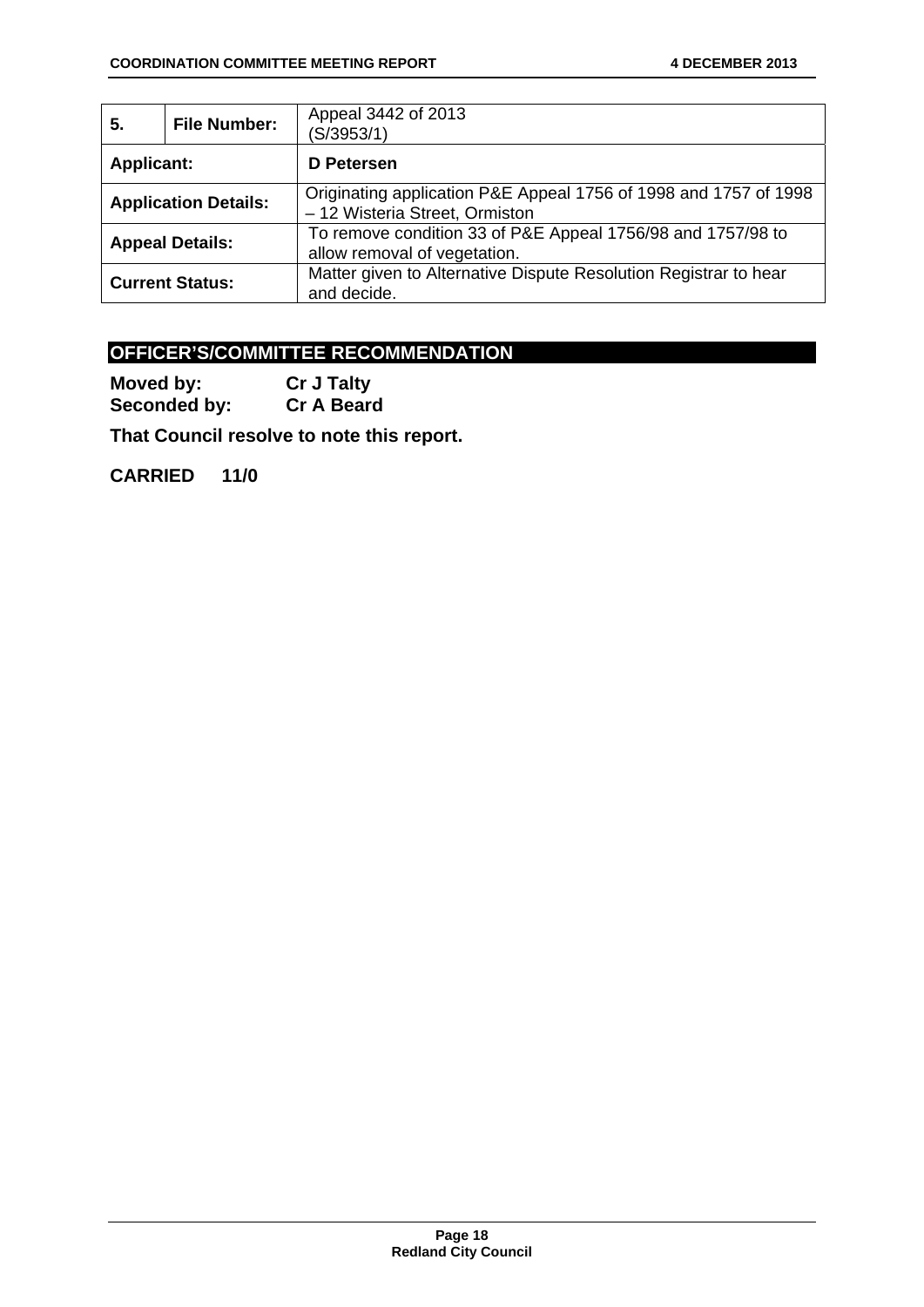#### **7 PORTFOLIO 10 (CR PAUL BISHOP)**

#### **ARTS, CULTURE AND INNOVATION**

#### **7.1 INFRASTRUCTURE & OPERATIONS**

#### **7.1.1 HALLS REVIEW**

**Dataworks Filename: CS – Planning – Community Halls Futures Project** 

**Responsible/Authorising Officer:** 

BUSK

**Gary Soutar General Manager Infrastructure & Operations** 

Author: **Kristina Dickman Service Manager Sport & Facilities** 

#### **PURPOSE**

The purpose of this report is inform Council of the status of the Community Halls Transition Project and to gain direction on the options presented for 3 halls that were investigated as part of the project.

#### **BACKGROUND**

The strategic plan (referred to as the halls review) and halls policy were adopted in 2011.

In 2013, the Community Halls Transition Project reviewed and revised the status of the halls portfolio and investigated 3 specific halls – Birkdale, Cleveland Assembly and Alexandra Hills. Community Futures conducted research and ran engagement processes with current and potential hall users, external stakeholders, e.g. Cleveland District State High School (CDSHS), Education Queensland (EQ) and internal stakeholders, e.g. met with all Councillors, Council officers.

A workshop was held with Councillors in August which was an opportunity to provide an update of the halls portfolio including 9 mainland and 7 island halls and to seek direction on the 3 halls.

#### **ISSUES**

Council's provision of its portfolio of community halls is a core business activity that supports broad community benefits. The halls are used by both regular and casual users for a wide range of sport, recreation, social, cultural, civic and spiritual activities.

#### **Update on the halls operations**

- Since the halls review, total use of mainland community halls has increased from 34% to 37%.
- Use of island halls has decreased slightly from 14% to 13%, noting that the Point Lookout Community Hall was closed for 14 months during its refurbishment.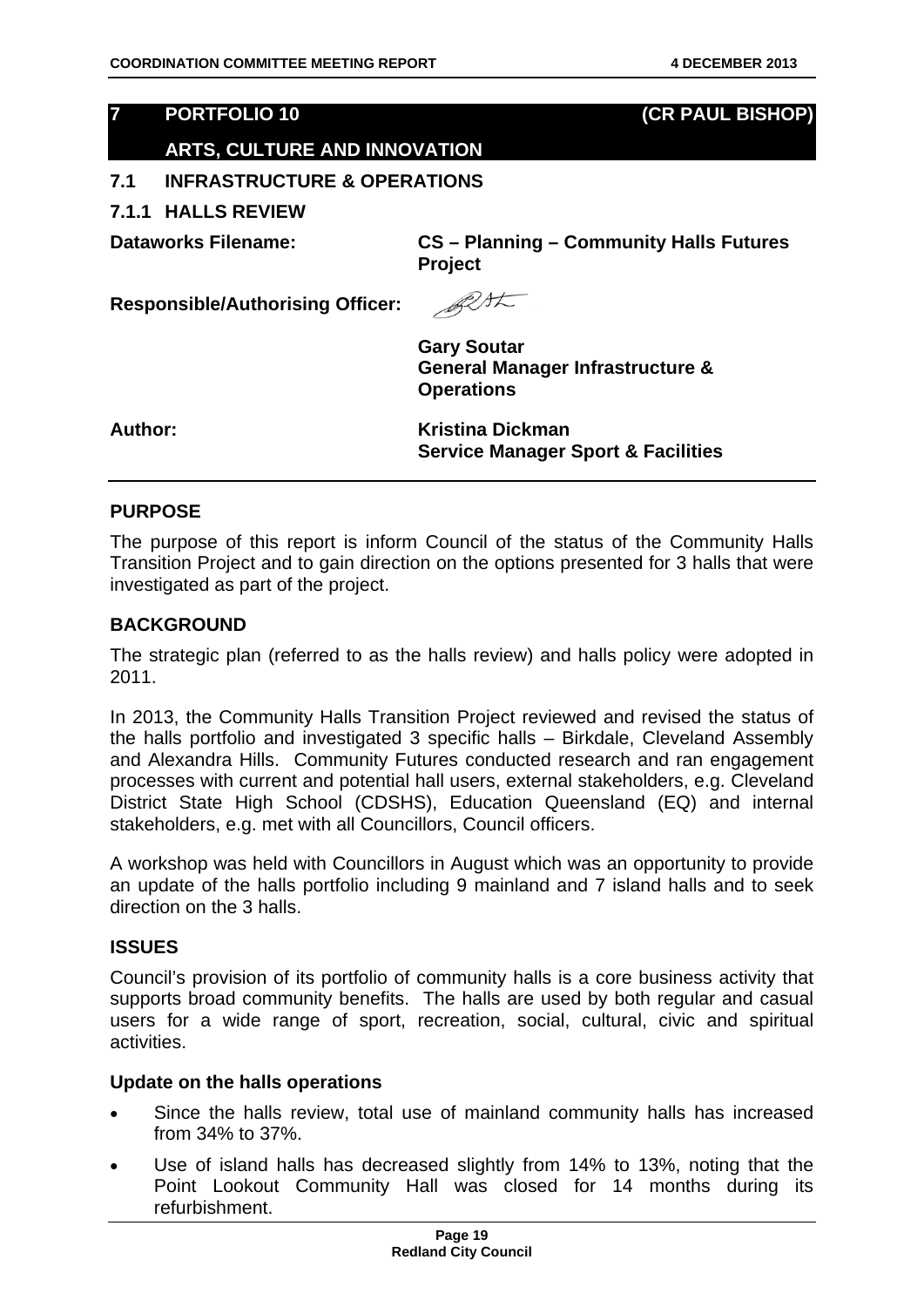- The highest performing mainland halls are Redlands Memorial Hall and Wellington Point Community Hall. The lowest performing mainland hall is Thorneside Community Hall. Use of some halls, such as the Redland Bay Community Hall, Victoria Point Community Hall and Thorneside Community Hall, was interrupted in 2011/12 due to hall refurbishments.
- The most used island hall is the Russell Island Recreation Hall despite a slight decrease in use.
- After the Point Lookout Hall refurbishment was completed in February 2012, the 12/13 bookings are already showing significantly increased utilisation for both community and commercial use.
- There was an internal audit review in 2012 and the actions from this required a centralised in-house booking system and that cash handling processes be transparent and accountable. Written procedures have been developed for all aspects of the halls operations. An up-to-date key register is in place. All audit recommendations have now been met.

We are aiming for continuous improvement for greater customer service and viability of the whole portfolio through working with wedding and event convenors, proactive promotion of the venues, and working on better processes for eftpos, bpay, holding credit cards for bonds, review hall fees and charges, and development of an online booking system. In addition to this, the development of the asset and service management plans (ASMPs) will aid in improved asset management.

#### **Birkdale School of Arts**

This hall has strong community ownership and encourages a sense of place and history in the Birkdale area. It provides a small, specialist boutique style hall use which is not available in any other hall in Council's portfolio nor in the surrounding Building Education Revolution (BER) halls. Given the projected growth in Birkdale with the increase in medium density residential accommodation, its use by the community is likely to increase and it will continue to fulfil an important social and educational function in the local area.

It is suggested that it be retained as is and promoted as a boutique hall.

#### **Cleveland Assembly Hall**

A joint funding agreement was implemented between the State Government and Council in 1979 with Council as trustee with EQ having a 75-year lease on the hall.

- Covenants for maintenance, operations and a tripartite agreement between EQ (represented by CDSHS), Council and the CDSHS Parents & Citizens' Association to manage the hall.
- 2002 saw Council withdraw from the 1979 agreement and management responsibilities were handed over to CDSHS. Council agreed to provide CDSHS with an annual grant for hall management on the condition that the community have continued access. A memorandum of understanding (drafted by Council) was never signed by CDSHS.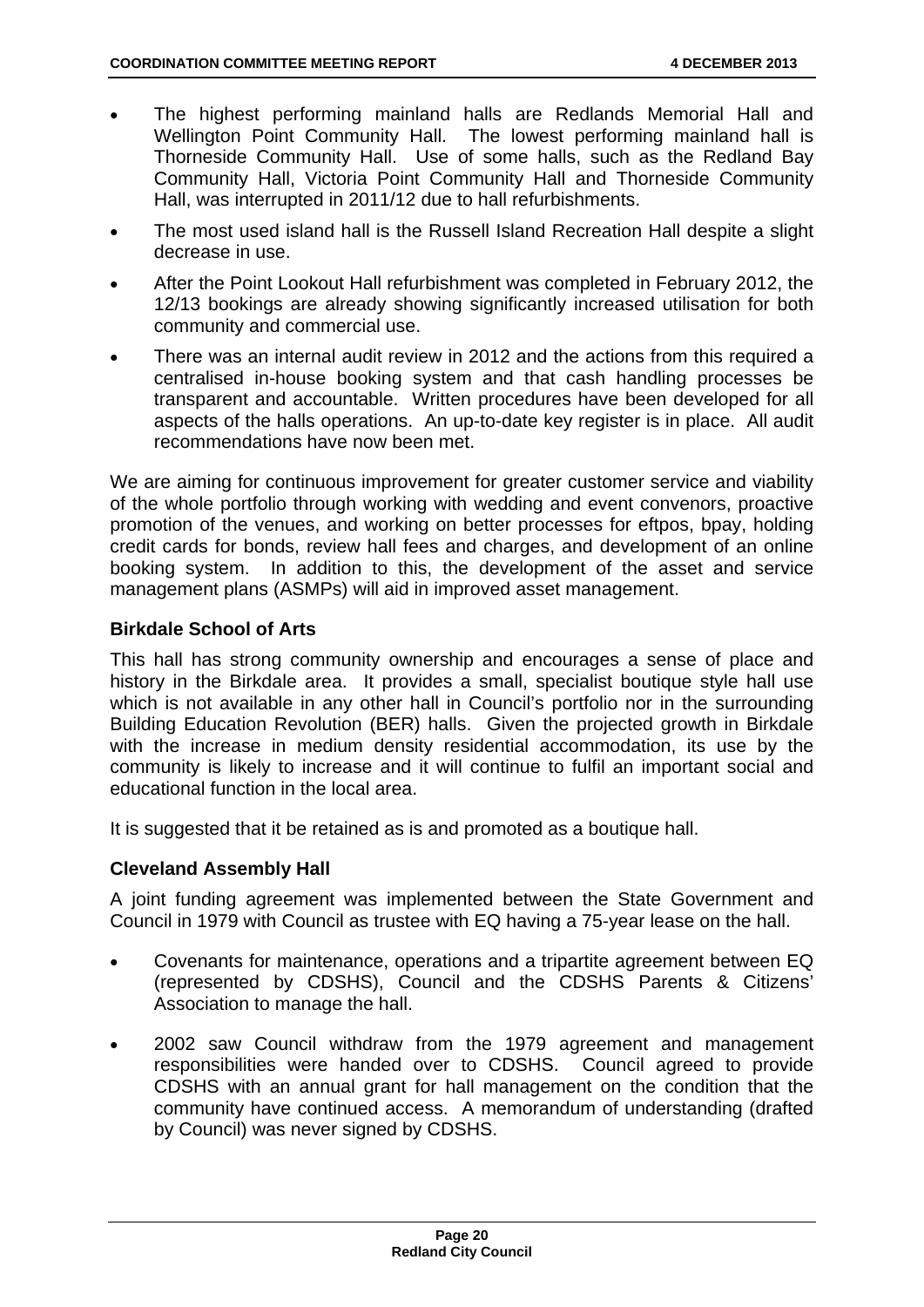#### Status 2013

- Exclusive CDSHS use during school hours (only indoor large facility and is used by the school for indoor sports, staging, exams, NAPLAN testing and school assembly). Community use after hours is managed by the school. Revenue from community use is approximately \$12,000/yr.
- Use decreased from 31 hrs/wk (05/06) to 22 hrs/week (11/12) which is well below Council's mainland halls average.
- Currently, Council contributes \$26,500 in annual recurring costs for the hall rates, water and wastewater, electricity and an annual grant paid to CDSHS of \$12,500.
- CDSHS, with the assistance of \$100,000 from EQ, has funded \$174,000 in maintenance works which were completed between January and June 2012. These works included a new timber floor, internal wall sheeting and painting.
- CDSHS requests further support from Council for hall maintenance with matched funding in future years.
- The school wants to construct a new indoor multi-purpose complex to accommodate its growth and contemporary needs. This will require significant funding. EQ is responsible for the asset, provides maintenance funding and is aware of the school's needs for a new complex but advises that no budget has been allocated at this stage.

It is suggested that Council will need to continue its current commitments and work with the school to ensure there is:

- clear communication of roles and responsibilities;
- an agreed maintenance schedule and action plan priorities; and
- an appropriate and accountable acquittal process for funding.

#### **Alexandra Hills Community Hall**

In April 2013, an engagement process was undertaken by Community Futures with current and potential users invited to comment on "whether the hall is being utilised in the best way to meet current and future community needs."

- Did not canvas applications to lease however we received 2 submissions from Alexandra Hills AFL and Redlands Budokan Association.
- Consideration was given to lease to community organisations that would require a formal transparent process required for "application to lease". The lease would need to include regular and cyclical maintenance, otherwise no real reduction in costs for Council. Other considerations were to ensure the continued public use of the hall or to accommodate the existing users at other halls.
- The community has a strong association with this hall and is ideally situated for recreation and social gatherings.

It is suggested that it be retained as is, as there were no significant financial or community benefits to leasing or disposing of the hall.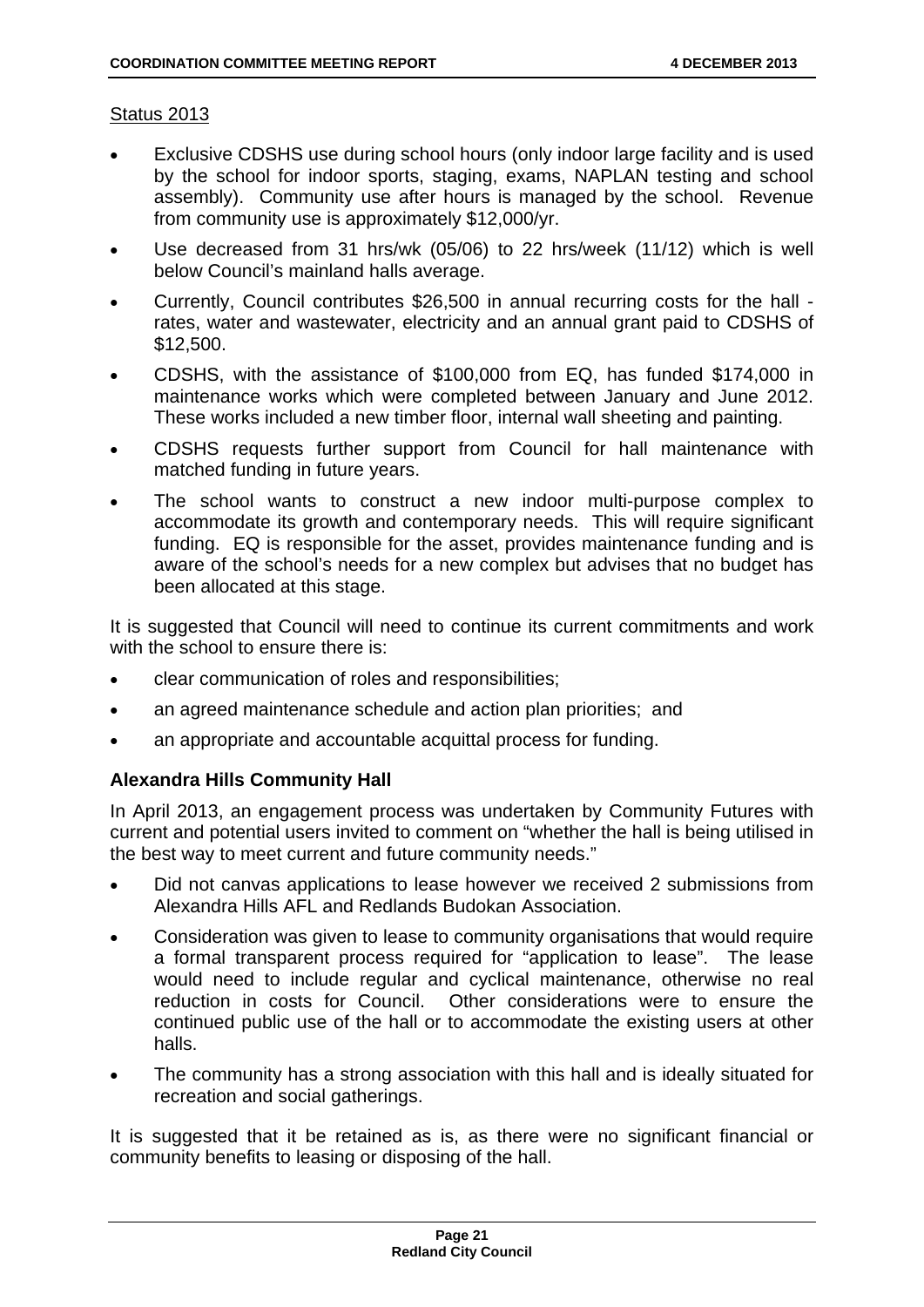#### **STRATEGIC IMPLICATIONS**

#### **Legislative Requirements**

*Workplace Health & Safety Act* & *Disability Services Act 2006* & related regulations.

Backlog of maintenance works have been completed in the past few years to bring community halls up to minimum standards.

#### **Risk Management**

Long-term asset management – Council's ASMP sets standards for the physical condition of halls and contains plans and budgets for renewal and capital works.

Any asbestos has been dealt with and each hall is compliant with asbestos regulations.

#### **Financial**

- Total expenses (not including Capalaba Place) increased from \$463,000 in 08/09 to \$782,968 in 12/13. This was due to an increase in maintenance which has led to an increase in usage. The latest trend is that revenue is increasing and maintenance costs are decreasing.
- Revenue increased by nearly \$60,000 to a total of \$278,270 in 12/13. This is likely to increase with simple but effective promotions and better cash handling and booking management.
- Total cash cost (revenue less expenses) increased to \$504,698 in 2012/13 or \$33,647 per hall.
- In 2012/13 the cost of Council's community halls portfolio was \$3.51/resident.

#### **Social**

Provision of Council halls ensures that communities have continued access to indoor facilities that support sport, recreation, social, cultural, civic and spiritual activities.

#### **Alignment with Council's Policy and Plans**

This aligns with the vision for Strong and Connected Communities and Council's Corporate Plan Strategy to provide access to quality services and facilities.

#### **CONSULTATION**

Significant external consultation with the hall users and the wider community was undertaken throughout the process. All Councillors were briefed on the halls project and had input to the information on the individual halls in their Divisions prior to the workshop.

#### **OPTIONS**

#### **Option 1**

- 1 Birkdale School of Arts: Recommendation is to retain it as is and promote it as a boutique hall.
- 2 Cleveland Assembly Hall: Recommendation is to continue the current commitments and work with the school to ensure there is:
	- a. clear communication of roles and responsibilities